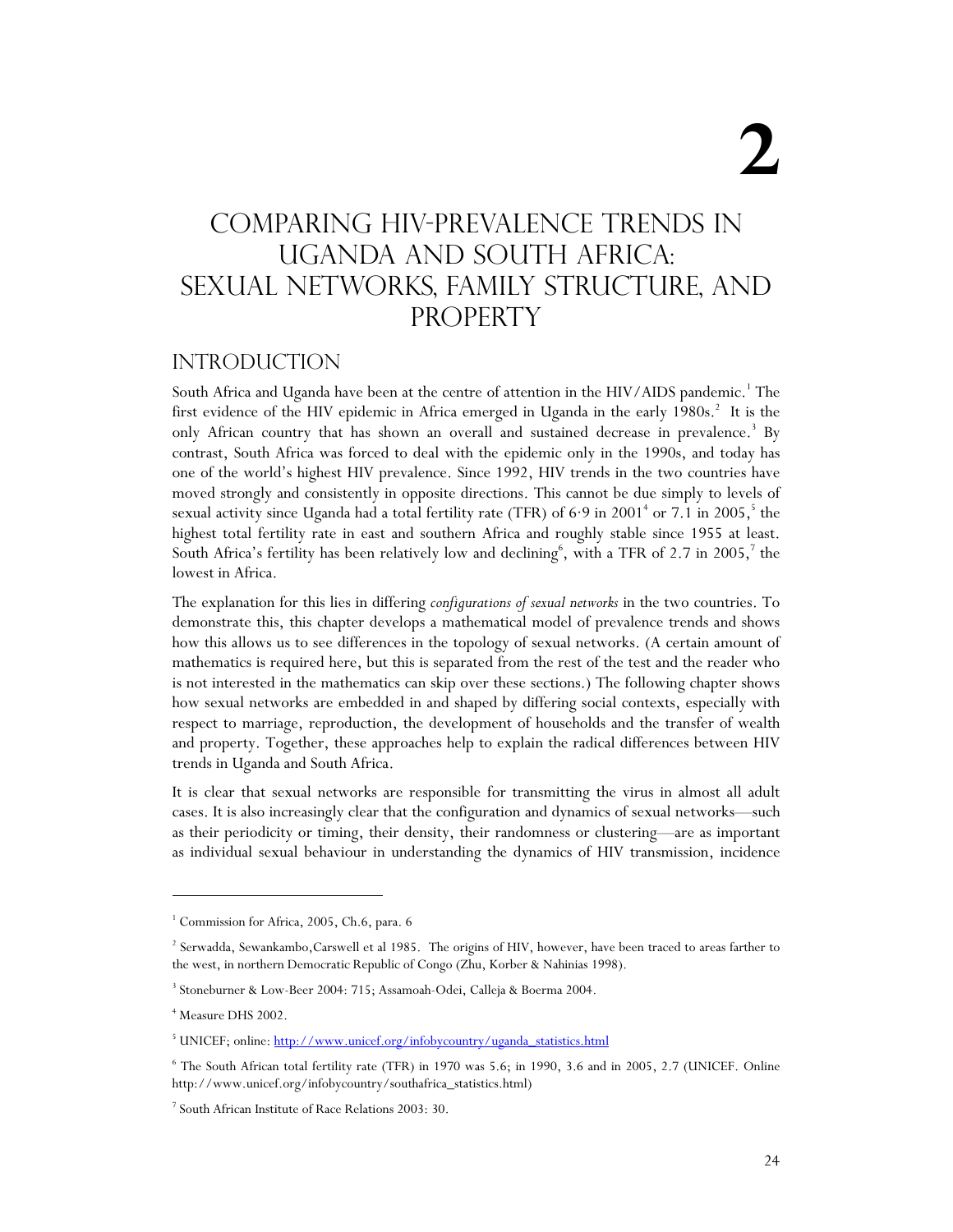and prevalence.<sup>8</sup> For instance, it has been estimated that newly infected people with high levels of HIV in their blood are up to 10 times more likely to infect others.<sup>9</sup> This estimate is based on research by Maria Wawer and her team on a sample of 10,000 people ages 15 to 49 who live in 44 villages near Uganda's border with Tanzania. If such people have sexual contact with multiple partners during this time, they become extremely efficient transmitters of HIV in the overall sexual network.<sup>10</sup> The efficiency with which HIV is transmitted in sexual networks is highly sensitive to its periodicity and to the number of links (sexual contacts) between participants.

The concept of *sexual networks*, as it is developed here, introduces a social dimension into research that has, for the most part, focused previously on the individual (knowledge and attitudes) and on behaviour and practices. This involves a change in the *scale of analysis*: largescale social formations as compared to small-scale individual behaviour. It also involves a conceptual shift towards a social-epidemiological model that is able to accommodate societylevel structures rather than simply statistical aggregates of individual behaviour in so-called 'populations'. If we take sexual relations to be *social relations* (not just 'behaviour'), and sexual networks to be types of *social structures*, we can see that HIV is transmitted at the population or national level by specific types of large-scale social structures, that is, sexual networks.

This approach constitutes a significant methodological departure from the standard statistical medical-epidemiological approach, and from those social-scientific approaches to HIV/AIDS that focus on the individual.<sup>11</sup> This can be seen by comparing the 'standard' epidemiological model shown in Figure 2.1, produced by Rand Stoneburner and Daniel Low-Beer<sup>12</sup> with the model based on power-law curves in Figure 2.3. In the first instance, Figure 2.1, Stoneburner and Low-Beer use a Gaussian or 'bell-curve' model to approximate the empirical data. This model probably represents the best fit between the observed data (all from Kampala, drawn from the principal antenatal sentinel surveillance sites at Rubaga, Nsambya and Mulago hospitals) and the standard epidemiological model.

<sup>8</sup> Morris, Sewankambo, Wawer, Serwada & Lainjo 1995; Morris 1997; Rothenberg, Potterat, Woodhouse, Muth Darrow & Klovedahl 1998; Rothenberg, Long, Sterk, Pach, Potterat, Muth et al., 2000; Aral 1999; Liljeros, Edling, Amaral, 2003; Wohlfeiler, Potterat, 2003; Low-Beer & Stoneburner, 2003.

 $9$  Brown 2005.

<sup>&</sup>lt;sup>10</sup> I use the terms 'transmission' and 'transmitters' here rather than 'infectivity' or 'infective agents' in other to emphasise the differences between 'transmission' of pathogens through a connected network of susceptible person and the 'random' infection of populations by pathogens that travel through air, water or food resources as most other pathogens are.

<sup>&</sup>lt;sup>11</sup> The standard epidemiological model is presented clearly and simply in Gouws & Abdool Karim 2005.

<sup>&</sup>lt;sup>12</sup> Stoneburner & Low-Beer 2004.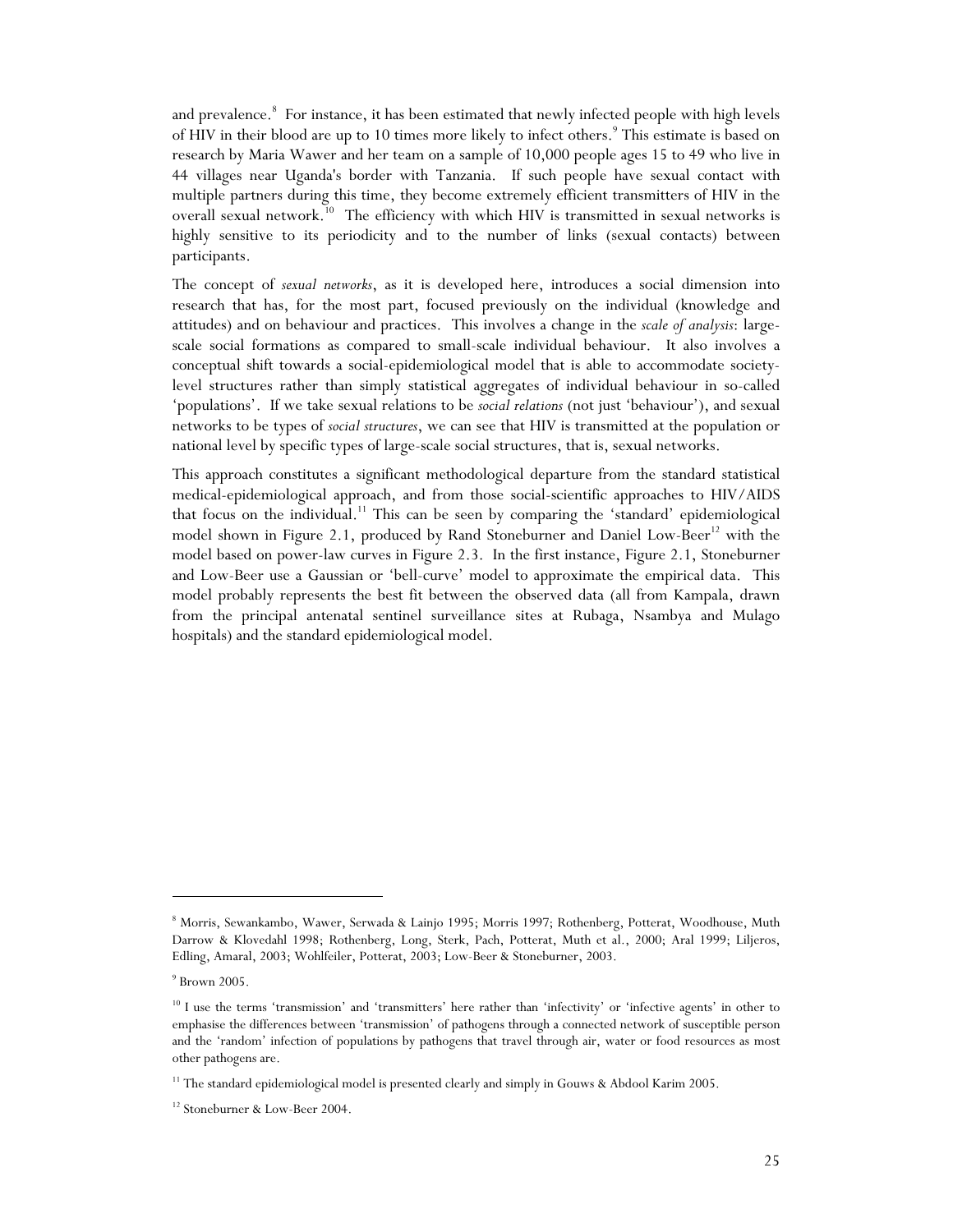

**Figure 2.1. Stoneburner and Low-Beer's epidemiological model of HIV prevalence change in Uganda (Stoneburner & Low-Beer 2004: 717, fig. 3A)** 

Rand Stoneburner and Daniel Low-Beer explain their model as follows:

Simulations of HIV incidence and prevalence in pregnant women, and mortality in the population aged 15 to 59 of Kampala, Uganda, from 1981 to 2005, showing simulated HIV prevalence under HIV incidence 'intervention' (solid line) and 'baseline' (broken line) scenarios compared with empirical HIV data from antenatal clinic sentinel surveillance sites in Nsambbya (diamond shapes), Mulago (circles) and Rubaga (triangles). The intervention scenario, in which incidence rates are reduced by 80% over a 2 year period among 15- to 24-year olds beginning in 1992-1993, produces declines in HIV prevalence consistent with empirical data. In the baseline scenario, incidence rates remained unchanged after 1990 and prevalence remains stable.<sup>13</sup>

Several problems are immediate apparent. In order to make the standard epidemiological model approximate a fit to the empirical data, the authors have had to assume that incidence (new infections) declined suddenly by  $80\%$  in 1989 to 1990.<sup>14</sup> This is extremely unlikely, and does not correspond to the recollection and stories that any Ugandans related about this period during research conducted in 2003. The reduction in incidence shown in this model is only hypothetical, introduced in order to make the standard epidemiological model achieve a closer fit to the data. In fact, the decline in prevalence is such that even if incidence had been zero extremely improbable—it still would not account for the data.<sup>15</sup> Some researchers, however, have taken the hypothetical decline in incidence to be real. For instance, the authors of the

<sup>&</sup>lt;sup>13</sup> Stoneburner & Low-Beer 2004: 717.

<sup>&</sup>lt;sup>14</sup> See also Low-Beer and Stoneburner, 1997 (Figure 1), which shows a similar model with presumed incidence made to fall from 1985–1987, and then with an incidence reduction of 3% per annum. Neither model approximates the reality. This model is also presented in Stoneburner, Low-Beer, Tembo, Mertens and Asiimwe-Okorir, 1996 (Figure 5, p. 691), with more elaboration, and again, more briefly in Stoneburner, Carballo, Bernstein and Saidel 1998.

<sup>&</sup>lt;sup>15</sup> Gray, Serwadda, Kigozi, Nalugoda, & Wawer 2006: 348.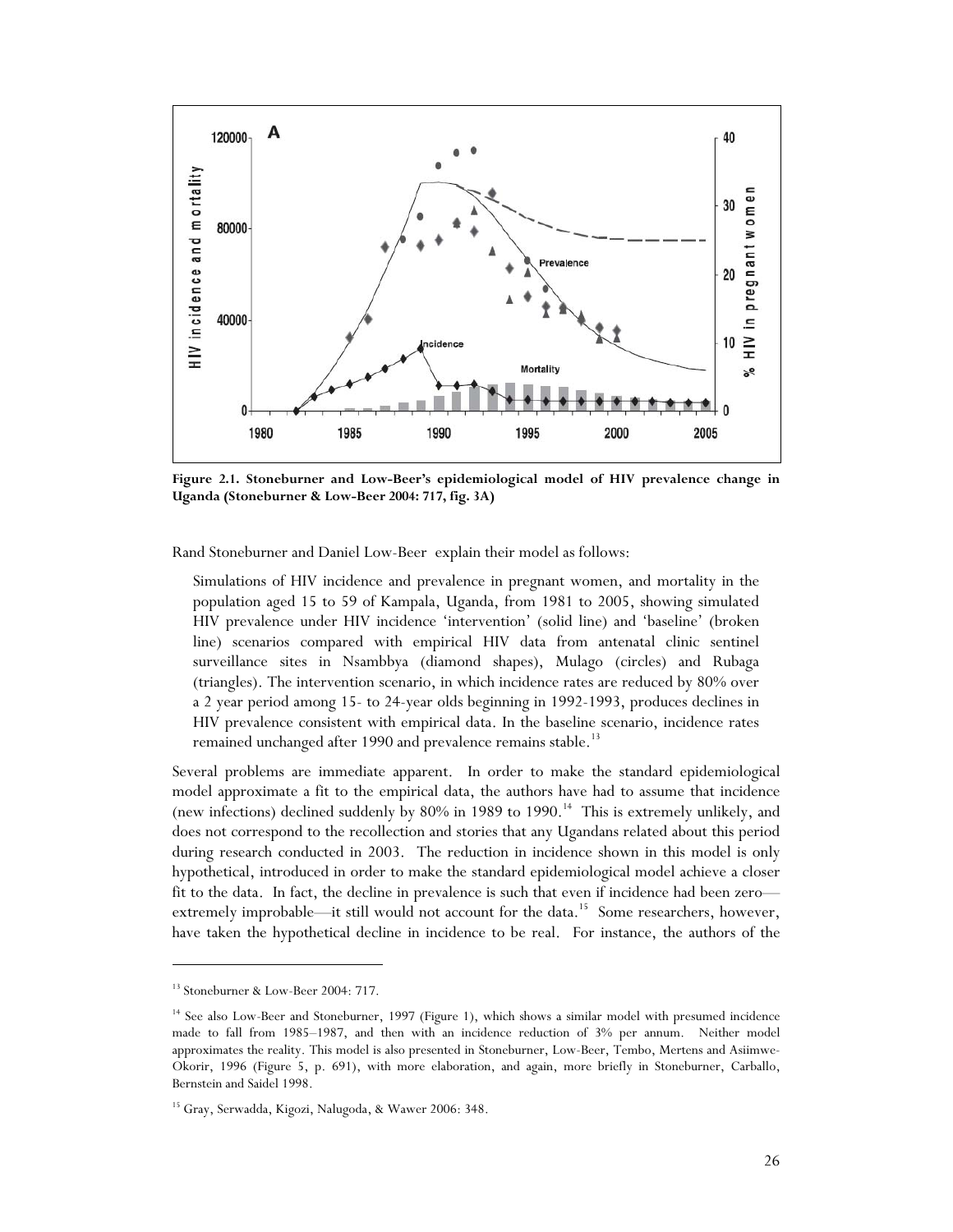influential 2002 USAID document, *What Happened in Uganda*<sup>16</sup> do this (repeating it again in 2006) when they argue that 'it is most probable that HIV incidence in Uganda peaked sometime during the late 1980s.'<sup>17</sup> In other words, to make the data (observed HIV prevalence) fit the model (a standard epidemiological curve) we have to assume that four out of five of all sexually active people suddenly stopped having unprotected sex for a couple of years.<sup>18</sup> Without this sudden, dramatic and improbable collapse in incidence, for which no confirming data exists, the dashed line wildly over-estimates the actual HIV prevalence.

Indeed, *incidence actually increased annually* from 0.9% 1993 to 2.3% in 2003, even as prevalence was falling for those who tested at voluntary counselling and testing centres.<sup>19</sup> The rise in incidence is consistent with a falling HIV prevalence only if incidence is rising in relatively small isolated networks. If incidence were in fact rising across a randomly selected population that is widely linked in a common sexual network—as the standard epidemiological model assumes then prevalence would also necessarily rise. This is not the case in Uganda. Instead, incidence is stable or rising in relatively isolated sub-networks (lately, especially amongst women and middle-aged people) within which HIV prevalence might rise quite rapidly, but outside of which prevalence may remain stable or has fallen. This is also consistent with the fact that Uganda has a very high TFR.

Indeed, since there is no population-based estimates of HIV in Uganda or hard evidence of behaviour change before 1989, all must be conjectural.<sup>20</sup> Even so, at end of the Stoneburner & Low-Beer curve, the calculated, hypothetical trend line (solid line) considerably *under-estimates* the HIV prevalence which, in reality, levels off at a higher level than the standard epidemiological model would suggest. Further more, the curvature of the estimated (or fitted) curves tends in the opposite direction to the easily observable curvature of the actual data. The estimated curve in the period 1982 is concave or negative, while the actual data appears to trend in a convex way. In the period 1992-2002 the estimated curve shows a typical downsloping logistic or sigmoid form tending towards zero, while the actual data suggests a concave downward trend that levels off well above zero. It appears that the epidemiology model is simply of the wrong form (see Figure 2.2 and Figure 2.3 below).

In Uganda, HIV remains endemic at higher levels that would other virus infections even after the collapse of a period of rising prevalence during the peak of an epidemic. This is because HIV does not confer immunity to infection on survivors (because there are none) as recovery from other viral infections does, and because the period of active viral infection (viraemia) is much longer in the case of HIV (and generally bi-modal or multimodal, rising at the beginning of infection and at the end). More importantly, however, the standard epidemiological model is based on the 'normal' (Gaussian) probability curve—the so-called 'bell curve' because of its shape<sup>21</sup>—that assumes that infection is randomly distributed in the population. While this is roughly true for most infectious agents that are dispersed by water, air, and food supplies, it is

<sup>&</sup>lt;sup>16</sup> Hogle, Green, Nantulya, Stoneburner, & Stover 2002; Green, Halperin, Nantulya and Hogle 2006; quote is from the latter publication.

<sup>&</sup>lt;sup>17</sup> This research involved 24 focus groups selected from different social strata and residential areas in three Ugandan cities, Mbarara, Kampala, and Mbale with fully transcribed records, and 30 intensive interviews with major social actors including educators, medical, military and government personnel, Christian priests, Islamic imams, traditional healers, journalists and others.

<sup>&</sup>lt;sup>18</sup> Green, Halperin, Nantulya, & Hogle 2006: 337.

<sup>19</sup> Banyarama, Bunnell, McFarland & Hudes 2007.

<sup>&</sup>lt;sup>20</sup> Gray, Serwadda, Kigozi, Nalugoda, & Wawer 2006: 347.

 $21$  Hart 2004.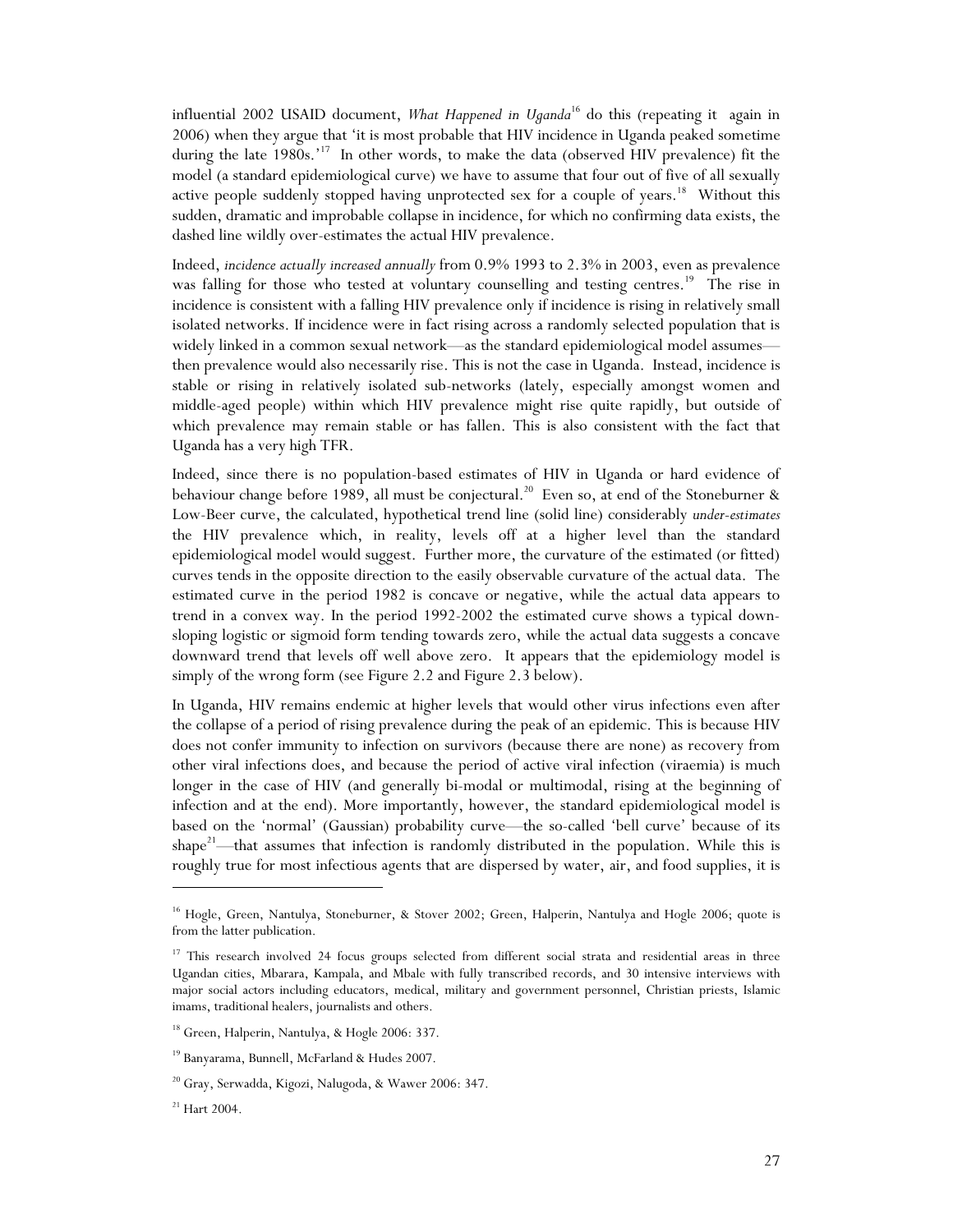not true of sexually transmitted pathogens which rely on 'wet' person-to-person genital contact. In other words, HIV is transmitted through a social network of a special kind, the sexual network. This error has had much greater consequences, however, than the difficulty it presents to those who seek to develop mathematical models of the epidemic.

This problem in modelling the HIV prevalence was noted in the early nineties by two molecular biologists formerly at the University of California.<sup>22</sup> Peter Duesberg and David Rasnick argued that because HIV epidemiology did not fit the normal epidemiological patterns characteristic of almost all other viral and bacterial epidemics, that it must not, therefore be a viral epidemic at all. Basing their argument at first on data from the US and Europe, they pointed out that

AIDS is highly non-random with regard to sex (86% male); sexual persuasion (over 60% homosexual); and age (85% are 25-49 years old).

and

 $\overline{a}$ 

From its beginning in 1980, the AIDS epidemic progressed non-exponentially, just like lifestyle diseases.<sup>23</sup>

They also pointed out that AIDS has no single defining disease<sup>24</sup> but is a syndrome, like obesity or illnesses caused by smoking, and that the vast majority of people who died of AIDS had a history of recreational drug use, or had taken anti-retroviral drugs. Since HIV infection in the population they had studied was also non-random, they concluded that HIV does not cause AIDS but was a product of toxicity arising from recreational drug use, lifestyle choices (especially ones that often accompanied the gay lifestyle in the US and Europe in the 1980s), and the drugs that were then used to treat it, especially AZT. If HIV was an infectious virus, they reasoned, it should infect people more of less 'randomly' (that is, there would be a Gaussian or bell-curve distribution of infections), and should grow exponentially at first. HIV infections did not do this. In a 1996 publication, he claimed—correctly at the time for US data, but ignoring African data entirely—that HIV was still not heterosexually transmitted 'outside of drug addicts' and that 'by any measure, the war on AIDS has been a colossal failure'. $25$ 

The core of their argument was the fact that the observed HIV trends in the data they examined did not conform to expected epidemiological patterns for viral pathogens such as flu virus, or poliomyelitis.26 Instead, it looked much more like the linear progression of illnesses caused by

 $22$  Rasnick lost his affiliation with the University of California in 2002, but as late as 2006 he was still claiming to be affiliated with that university. He has been repeatedly warned by the University of California to cease using their name in his publications and pronouncements (See Treatment Action Campaign website, electronic document: ns09\_05\_2006.htm. Rasnick currently works in Pretoria with Matthias Raath (Farber 2006) selling high-dose vitamins that are alleged to cure AIDS or to be useful in treating it.

<sup>&</sup>lt;sup>23</sup> Duesberg & Rasnick 1998.

<sup>&</sup>lt;sup>24</sup> Duesberg and Ellison 1996; Farber (2006) provides a more recent but no less flawed restatement of this position. See Gallo, Geffen, Gonsaves et al (2006) for detailed refutation, and 'AIDS Truth' website, http://www.aidstruth.org/harper-farber.php.

<sup>&</sup>lt;sup>25</sup> Duesberg and Ellison 1996: 5, 1.

<sup>&</sup>lt;sup>26</sup> According to Duesberg and Rasnick (1998) diseases caused by viral agents have the following characteristics. "(i) They rise exponentially and then decline within weeks or months as originally described by William Farr in the early 19th century (Bregman & Langmuir, 1990). The rise reflects the exponential spread of contagion and the fall reflects the resulting natural vaccination or immunity of survivors. (ii) The epidemics spread randomly ("heterosexually" in the words of AIDS researchers) in the population. (iii) The resulting infectious diseases are highly specific reflecting the limited genetic information of the causative microbe. As a consequence the viral diseases are typically more specific than those caused by the more complex bacteria or fungi. It is for this reason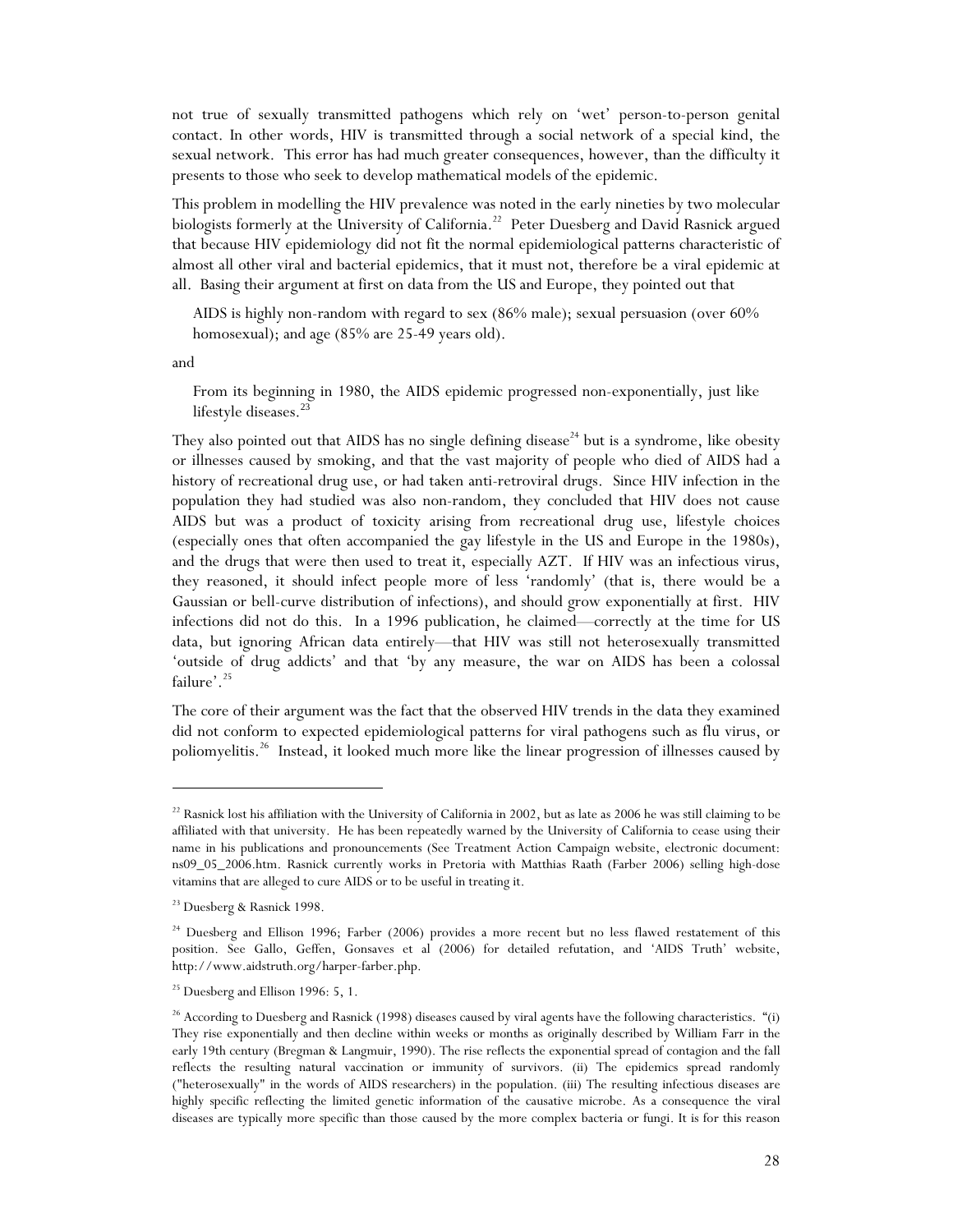environmental factors such as pollution, illnesses caused by toxins, or life-style diseases.<sup>27</sup> Combined with their other observed differences, their conclusion published in 1996 and 1998 that HIV was not a cause AIDS seemed reasonable. Their conclusions were eventually shown to be wrong, but their critical observation about the shape of HIV prevalence trends was accurate.

Unfortunately, their findings reached the attention of the President of South Africa, Thabo Mbeki a year or so later.<sup>28</sup> This was to have tragic consequences. Their logic convinced President Mbeki. In October 1999, he told the National Council of Provinces that AZT was poisonous<sup>29</sup>, and in early 2000 set up the 'Presidential International Panel of Scientists on HIV/AIDS in Africa' that included Duesberg and Rasnick. Then, in April, in a strongly worded and very personal letter to the UN Secretary General Kofi Anan, US President Bill Clinton, and British Prime Minister Tony Blair, Mbeki came close to saying that HIV did not cause AIDS, and urged world leaders to pay particular attention to the differences in the African HIV epidemic.<sup>30</sup> Mbeki's position was drawn fully and directly from Duesberg's work, although this was not directly acknowledged by the South African President. In a briefing paper for Mbeki that must have been received immediately before Mbeki penned his letter to world leaders, Duesberg stated the kernel of his argument that HIV does not cause AIDS, drawing earlier work with Rasnick and Ellison. Duesberg said,

… the African AIDS epidemic is not following the bell-shaped curve of an exponential rise and subsequent sharp drop with immunity, that are typical of infectious epidemics. Instead it drags on like a nutritionally or environmentally caused disease.<sup>31</sup>

 $\overline{a}$ 

<sup>30</sup> Van der Vliet 2004: 59. The letter can be found at www.washingtonpost.com for 19 April 2000.

that the viruses and microbes are typically named for the specific disease they cause. For example influenza virus is called after the flu, polio virus after the poliomyelitis, and hepatitis virus after the liver disease it causes (iv) The microbial and particularly the viral epidemics are self-limiting and thus typically seasonal, because they induce antimicrobial and viral immunity and select also for genetically resistant hosts." All of this is certainly true.

<sup>&</sup>lt;sup>27</sup> According to Duesberg and Rasnick (1998) diseases caused by environmental or toxic chemical factors have the following in common: "(i) They follow no specific time course, but one that is determined by the dose and duration of exposure to the toxin. (ii) They spread according to consumption or exposure to toxic agents, but not exponentially. (iii) They spread either non-randomly with occupational or lifestyle factors, or randomly with environmental or nutritional factors. (iv) They range from relatively specific to unspecific depending on the nature of the toxin. (v) They are limited by discontinuation of intoxication, but not self-limiting because they do not generate immunity." Duesberg correctly claimed in 1996 that medical researchers had the duty to consider the alternative hypothesis that 'some noninfectious cause such as poor diet or some toxic substance present in the environment or a toix consumed in an unusually large quantity' (Duesberg and Ellison 1996) had also to be considered for the science to be valid.

<sup>&</sup>lt;sup>28</sup> Duesberg (2000). In 1996, Duesberg wrote: 'The single flaw that determined the destiny of AIDS research since 1984 was that AIDS was infectious. … The only solution is to rethink the basic assumption that AIDS is infectious and caused by HIV.' (Duesberg and Ellison 1996: 6) President Mbeki appears to have accepted this position completely.

<sup>&</sup>lt;sup>29</sup> Mbeki was not alone in this, as Farber (2006) shows, and many, including Duesberg and Rasnick, among others, still assert this position.

<sup>&</sup>lt;sup>31</sup> Duesberg 2000; see also Duesberg and Rasnick 1998. Duesberg refers specifically to two other supporting papers by Anderson (1996) that appeared in the influential volume edited by Jonathan Mann and D Tarantola. *AIDS in the World*, and to a paper by Seligman (1984) that appeared in the New England Journal of Medicine. One published six years earlier and the other published 16 years earlier, and both having been superseded by new more accurate research. Brookmeyer (1996) had already discussed the causes of such 'statistical' false reasoning in 1996, effectively refuting the 'denialists'.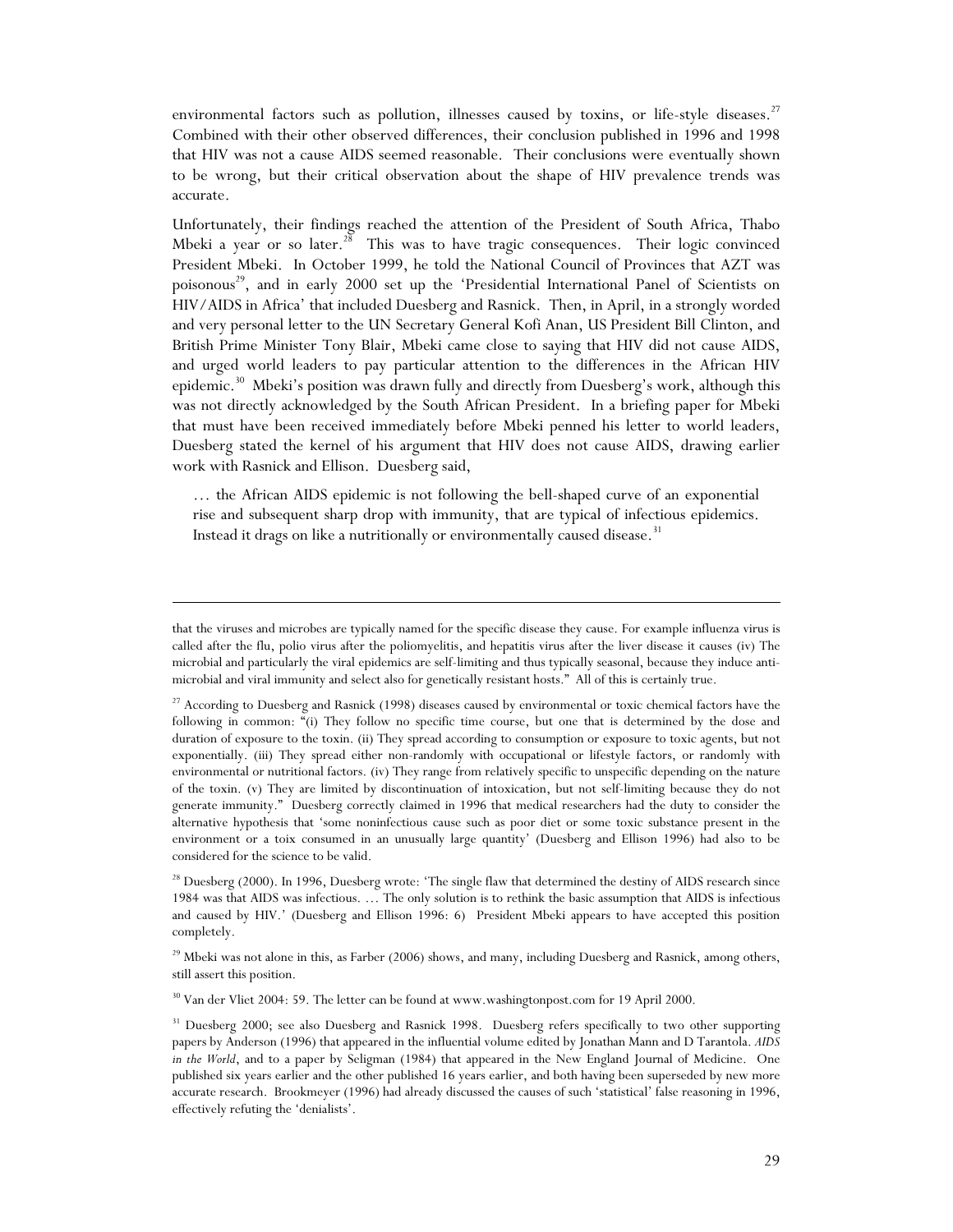Duesberg also specifically warned Mbeki in his briefing document about those who opposed his views. Citing Mbeki's own letter to world leaders that had been published by the *Washington Post* on 19 April, Duesberg wrote,

President Mbeki must also be warned about Dr. Joe Sonnabend's answer to the president's question about the epidemiological discrepancy between the "heterosexual" AIDS epidemic in Africa and the non-random, 85%- male epidemic in the U.S. (Mbeki's letter to U.S. President Clinton, Washington Post, April 19, 2000). According to Sonnabend's hypothesis, Africans acquire HIV heterosexually, because they simultaneously suffer from a long list of diseases, including "tuberculosis, malaria, other protozoan infections, bacterial diarrhoeal infections, pneumonia, plasmodium, Leishmania" etc. However, the very low AIDS risk of an African HIV-positive, compared to an American, calls this hypothesis into question. If the Sonnabend-hypothesis were correct, African HIV-positives should develop AIDS much more readily than their American counterparts. But the opposite is true. In fact according to Sonnabend most Africans should already have AIDS by the time they pick up HIV "heterosexually".<sup>32</sup>

This is remarkable logic by any measure, and wholly tendentious. But, by this time, Mbeki was fully and personally committed to what came to be called the Dissident Position. Duesberg and Rasnick had convinced him through their topsy-turvy logic (a) the drugs used to treat AIDS were in fact the cause of it, $33$  and (b) that because of parasites, other bacterial and viral infections and a generally higher disease load that Africans carried as a result of 'poverty', they probably already had AIDS by the time they contracted HIV!

Accordingly, in his address to the World AIDS Conference in Durban that month, Mbeki declared that poverty was the real cause of AIDS. Predictably, this unleashed a storm of protest and dismay, but up to the time of this writing (June 2007) Mbeki has yet to renounce any of these beliefs. All of the 'dissident documents' and his own dissident writings are still available on the Internet<sup>34</sup>, some of them through official ANC websites. The controversy, however, has succeeded in stopping him from expressing his views publicly. It has not prevented a rearguard action from the President's office and from the Ministry of Health aimed at delaying provision of ARV therapy and mother-to-child-transmission protection.

The root of this tragedy lies originally in Duesberg and Rasnick's perfectly valid observation that the HIV prevalence curves are not typical of epidemics caused by other pathogens. They cited one example of an attempt to predict HIV prevalence that appeared in the Journal of the American Medical Association in  $1990$ <sup>35</sup> This lack of fit to the 'normal' curve is due to the fact that HIV is transmitted through sexual networks and is not 'randomly' distributed. As we shall see below, there are good reasons for this divergence from normal epidemic processes, reasons that do not mean that HIV does *not* cause AIDS, or that it is a disease of poverty or 'lifestyle'.<sup>36</sup>

<sup>&</sup>lt;sup>32</sup> Duesberg 2000.

<sup>&</sup>lt;sup>33</sup> Duesberg and Rasnick wrote: 'the long-term consumption of recreational drugs (such as cocaine, heroin, nitrite inhalants, and amphetamines) and prescriptions of DNA chain-terminating and other anti-HIV drugs, cause all AIDS diseases in America and Europe (1998: 86).

<sup>&</sup>lt;sup>34</sup> See 'The Virus Myth' Internet site: http://www.virusmyth.net/aids/index.htm. According to its index page it contains over 1200 web-pages and 850 articles. It was last updated 7 July 2003 (accessed 31 May 2007).

<sup>&</sup>lt;sup>35</sup> Bregman and Langmuir 1990. See Brookmeyer 1996: 784.

<sup>&</sup>lt;sup>36</sup> In fact, poverty and HIV prevalence are slightly negatively correlated for large populations; see Stanton 2006; a PowerPoint presentation, unpublished. In other words, it can be shown that the greater the wealth, the higher the HIV prevalence; or, the less poverty, the greater HIV prevalence. The relatively high wealth of South Africa and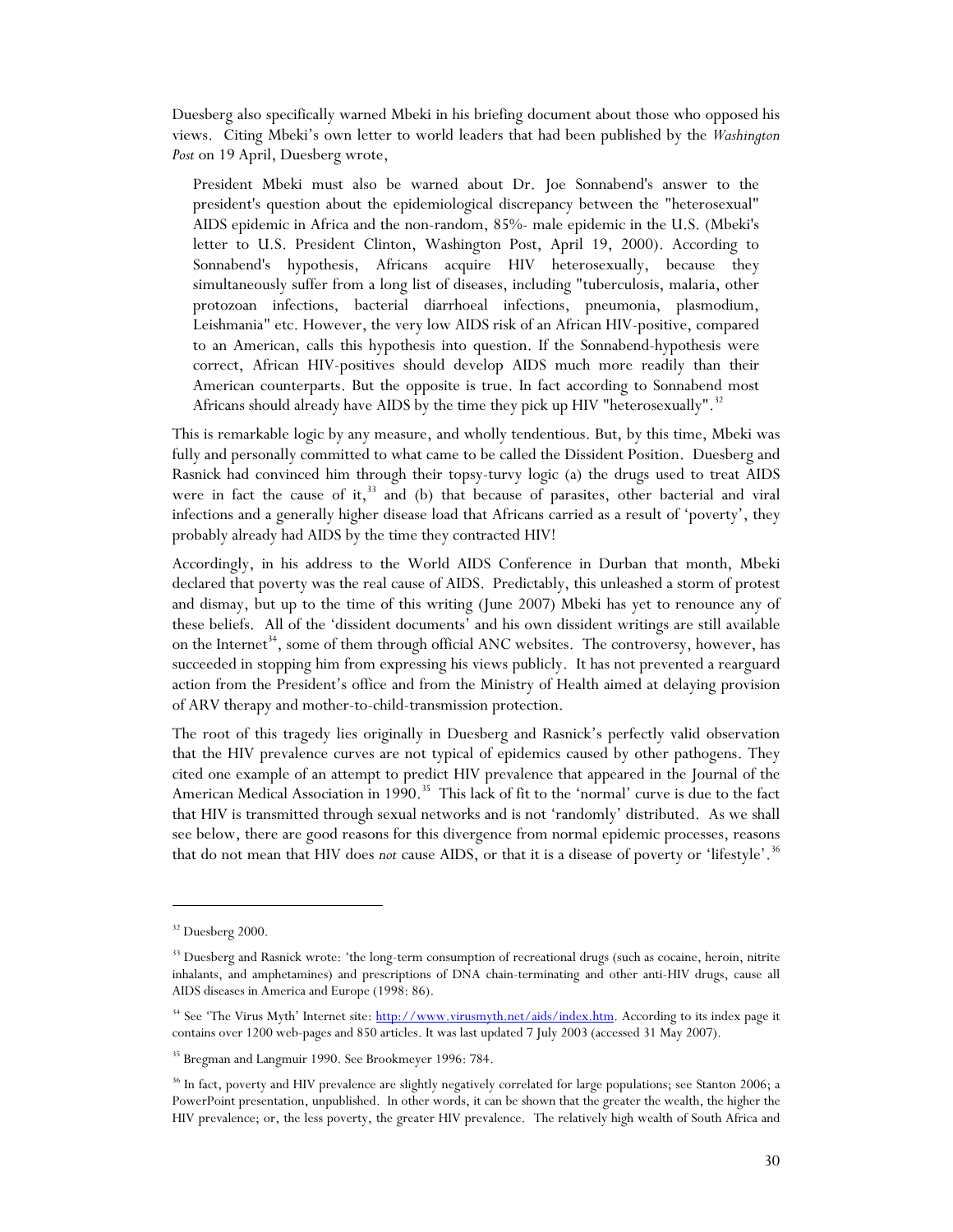It simply shows that like environmental toxins and lifestyle diseases, HIV is spread through social structures (sexual networks) and is shaped by them.

Previous social research on HIV/AIDS has concentrated on the behavioural responses of individuals, especially their knowledge, attitudes beliefs, and practices (KAPB) with respect to sex and reproductive health. Work on sexual networks has previously focussed on identifying risk factors and tracing of contacts and, in any case, is virtually absent in Africa. By contrast, the approach taken here directs focus away from individual behaviour and 'risk' in order to focus on the sexual network as a form of 'social structure', not simply 'contacts' occurring as the result of 'behaviour'.

Unfortunately, while we have some data on sexual behaviour in Africa, we mostly lack specific data on the details of sexual networks.<sup>37</sup> As early as 1992, John Caldwell, Pat Caldwell and I Orubuloye (1992) noted that 'The AIDS epidemic in sub-Saharan Africa has revealed the inadequacy of our knowledge of the extent of sexual networking in the region.' This was still true in 2006: empirical data on sexual networks in Africa, with few exceptions,<sup>38</sup> does not exist. There are, however, ways to study the structure of networks in other indirect ways.

# A new approach to networks

Recent discoveries—much of it in the last 5-10 years—in computer science and mathematics about the behaviour of networks provide new conceptual tools that can help us to illuminate the hidden processes in sexual networks.<sup>39</sup> Researchers have examined large-scale complex networks of many kinds, including the Internet (the physical infrastructure), the World Wide Web (the 'hyperlinks' that make the Internet work), networks of neurons, food webs in small ecosystems, secret communication networks between 'terrorists', citation networks among physicists, among many others. They have found that there are a number of invariant rules that govern how networks are configured and, more importantly, how they change and evolve. For instance, research has shown that these and other networks, irrespective of their size, have a 'small world' configuration in which all members of the network are linked with, on average, as few as 2-3 'links' between any two 'nodes' in the network, and at most 6 links—known as 'six degrees of separation' in social networks.<sup>40</sup>

These findings can be usefully applied to the study of sexual networks. Analysis of how HIV prevalence changes over time—the trend—can provide information about the gross structure of sexual networks for which we lack detailed empirical data. This paper uses these new models to examine the shapes of the trend lines based on least-square approximations to a power-law model of changing HIV prevalence in order to show that the shape of these trends suggest differences in the structure of sexual networks in the two countries. Findings from trend-line analysis are supported by analysis of differences in social structure that seem most likely to have

Botswana, both with extremely high HIV prevalence, tends to skew this correlation for Africa towards a stronger positive correlation between wealth and HIV than might exist elsewhere.

<sup>&</sup>lt;sup>37</sup> The only detailed tracing of a significantly large sexual network that I am aware of to date is Kohler and Helleringer 2006. This is for an island, Likoma, in Lake Malawi.

<sup>&</sup>lt;sup>38</sup> Jonathan Stadler's current work in the Bushbuckridge area of Limpopo Province, South Africa, is promising. See Kaufman, de Wet and Stadler 2001; Collins and Stadler 2001; Stadler 2003.

<sup>&</sup>lt;sup>39</sup> Faloutsos, Falutsos & Faloutsos 1999, Barabasi 2002, Buchanan 2002, Watts 2003, Strogatz 2003, Leskovec, Faloutsos & Kleinberg 2005.

<sup>40</sup> Buchanan, 2002; Strogatz, 2003.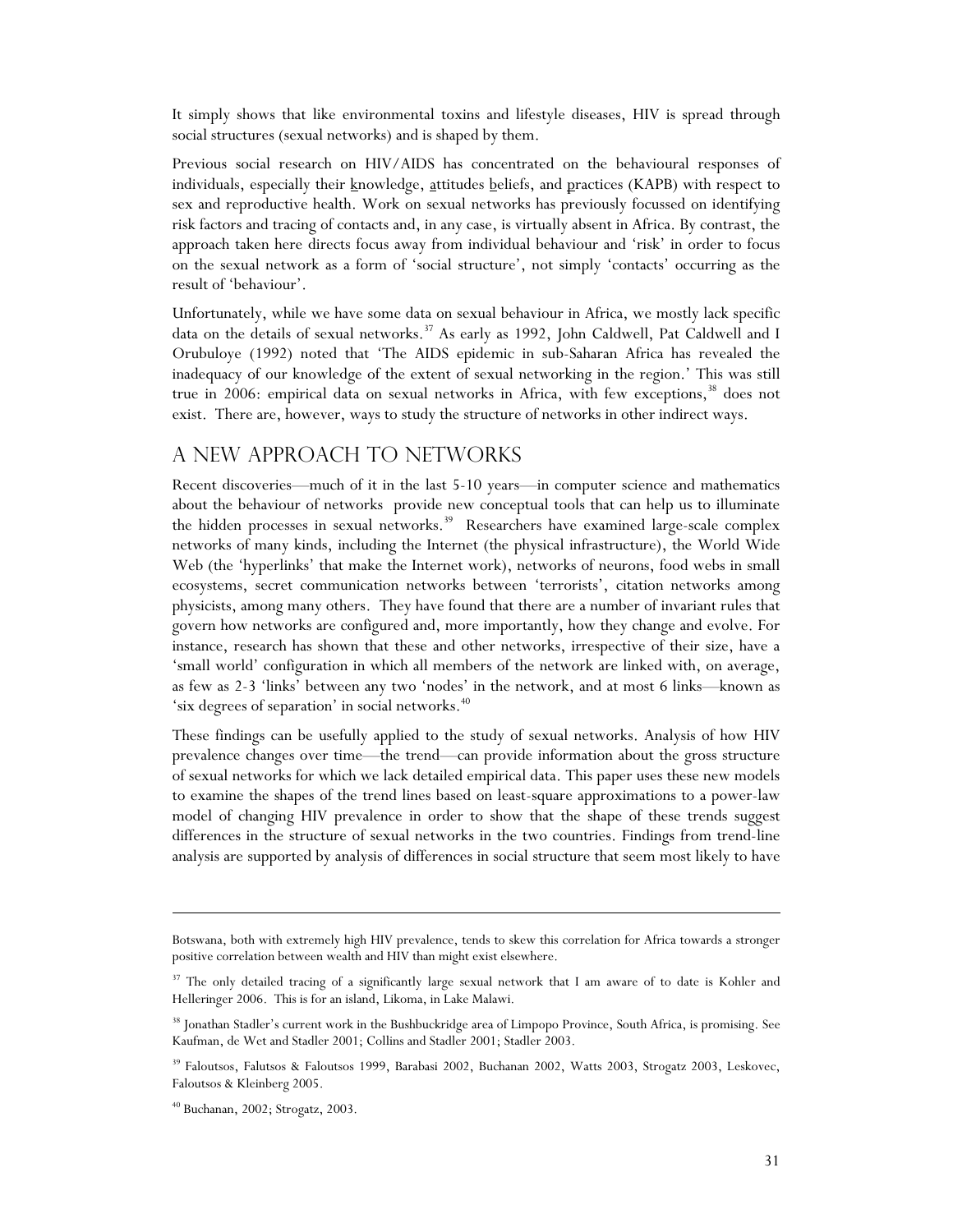an impact on the configuration of sexual networks, including patterns of kinship, marriage, household structure, inheritance and wealth.

## Comparing HIV trends in Uganda and South Africa

HIV prevalence rose in Uganda very rapidly in the 1980s and early 1990s until 1992, when it began to decline very rapidly.<sup>41</sup> When it first began to be measured in 1985, it was already above 10% at ante-natal clinics (ANCs). It is likely that HIV had been endemic at a low level in Uganda for at least a decade before it was first tentatively measured in 1982, and possibly for generations.<sup>42</sup> By 2002, the decline in HIV prevalence had stabilised at around  $7\%$ , falling slightly then possibly creeping up again by 2007.<sup>43</sup> The direction of the trend after 2002 is still not clear.<sup>44</sup> On the other hand, South Africa has seen a steady rise in the prevalence from the beginning of the 1980s until the present, with as yet little evidence of a levelling off.<sup>45</sup> In 1992, the overall prevalence in Uganda was around 24%, with rates as high as 29% in Kampala, and 20% average in the four other major towns in Uganda.<sup>46</sup> The overall prevalence in South Africa nationally is similar today (2005) to that in Kampala, Uganda, thirteen years earlier. Prevalence in some age and sex groups and in some regions in southern Africa now exceeds 30%, a level never reached in Uganda.

The vast difference between the two countries is illustrated most starkly in Figure 2.2. This simply shows the temporal relationship of changing trends in the two countries.

j

<sup>41</sup> Asiimwe-Okiror, Musinguzi, & Madraa, 1996; Hogle, Green, Nantulya, Stoneburner & Stover, 2002; Uganda Ministry of Health 2002.

<sup>42</sup> Caldwell & Caldwell 1996, 563.

<sup>&</sup>lt;sup>43</sup> See Chapter 1, note 9.

<sup>&</sup>lt;sup>44</sup> At this date, May 2007, there was not sufficient data to suggest anything but fluctuating stability within a range of 5%–7%.

<sup>45</sup> Human Sciences Research Council, 2002; Dorrington, Bradshaw & Budlender 2002; Asamoah-Odei, Calleja & Boerma, 2004).

<sup>46</sup> These are Jinja, Mbarara, Tororo and Mbale.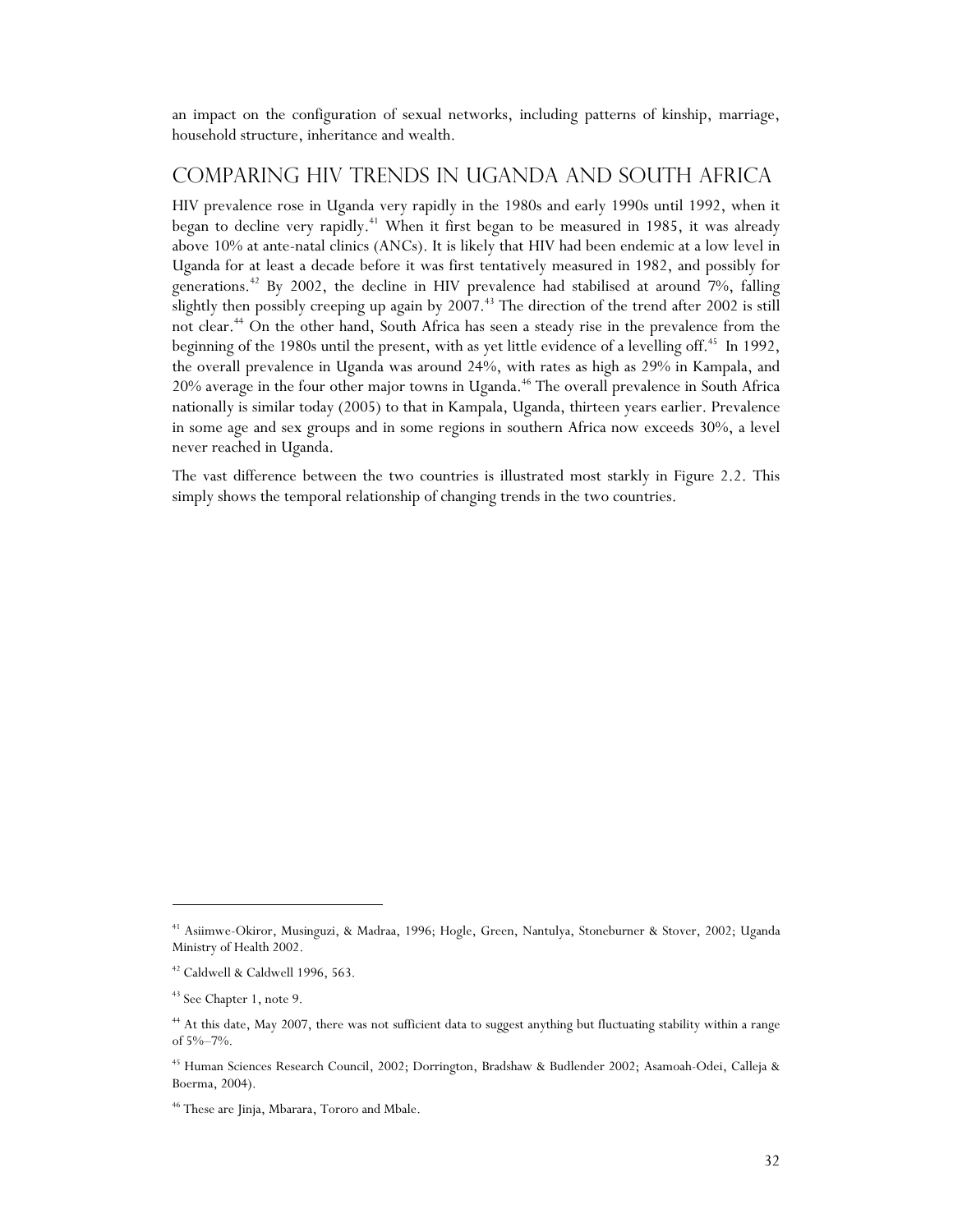

**Figure 2.2. Stripped of data, the overall prevalence trends in Uganda and South Africa are starkly different** 

The data on which these trends are based is, of course, much 'messier'. There is, also, a large margin of error associated with each data point. Since we are concerned only with longer term trends, the margin of error associated with each point can be eliminated as a concern.<sup> $47$ </sup> The fact that these trends are highly consistent with each other for different data sets within each country also increases the reliability of these findings. Since we are trying, first of all, to compare two countries in the broadest possible strokes, however, elimination of the 'noise' in the data allows us to see the overall relationships in time, and in the shape of these trends. In the following analysis, it is necessary to separate out different periods for close analysis.

We first compare these trends for the 11-year period (1992-2002 inclusive) when South African and Ugandan trends were moving in opposite directions. By plotting these two different national trends against each other, several significant patterns emerge during the decade 1992-  $2002.<sup>48</sup>$ 

<sup>&</sup>lt;sup>47</sup> Probable errors exist in all of the data points for many reasons. However, a trend line tends to even out the errors and show the overall 'trend' of the data, that is, it tendency to change in a particular direction at a particular rate. Since the entire data set is taken into account, the errors involved in each point are less important than the overall picture.

<sup>48</sup> South African Institute of Race Relations 2004: 297, table 'Antenatal Clinic Surveys: HIV infection rates of women attending public antenatal clinics by province, 1991-2002,' citing Department of Health, South Africa. 2002. Summary Report: National HIV and syphilis antenatal sero-prevalence survey in South Africa.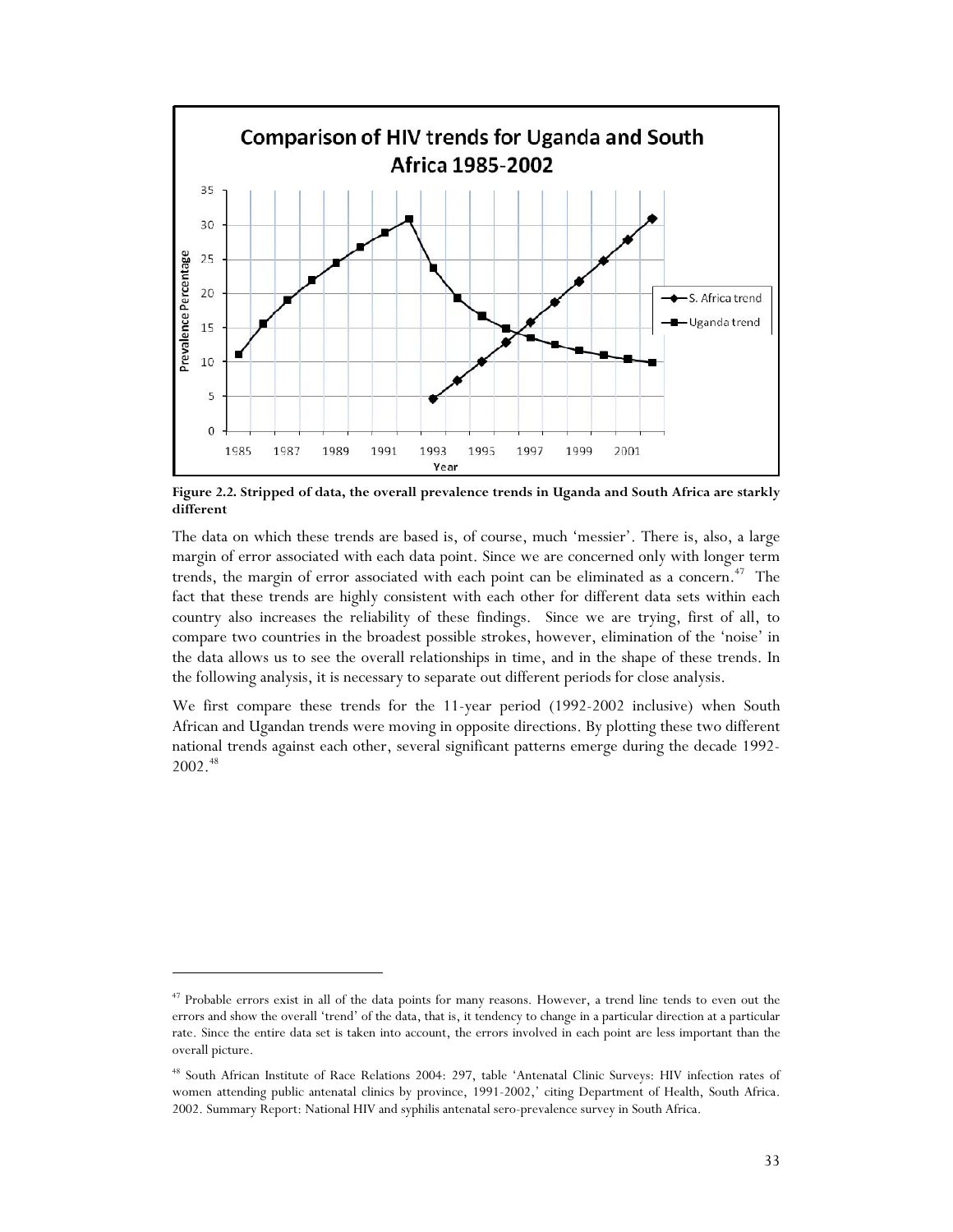**Uganda (Kampala & Other 4 Major cities) and South Africa HIV Prevalence Trends**



**Figure 2.3. Comparison of HIV trends in Uganda and South Africa, 1992-2002** 

Figure 2.3 shows the trend for South Africa as a whole against two sets of data for Uganda.<sup>49</sup> The triangles represent aggregated data for Kampala (drawn from the same ante-natal HIV surveillance sites used in Stoneburner and Low-Beer's model above (Figure 2.1). In this plot, median values for these three sites have been used, because each set of data alone shows a broadly similar trend. Squares represent the data from Uganda's four largest cities with ANC sentinel sites, Mbarara in the southwest, Jinja in the south central area, Tororo and Mbale in the east. Diamond shape markers represent data points for ANC sentinel sites in South Africa.

For each set of data, a 'power' or 'power-law' trend line is calculated and plotted (see explanation boxes). Curves of this sort are associated with complex network systems.<sup>50</sup> The remarkable fact that the Ugandan data follows a power law trend much more closely than it does the standard epidemiological model, shown in Figure 2.1, suggest that efforts to understand the HIV epidemic in the same terms we use to model and visualise other epidemics is likely to fail. Something else is at work here. Since power law trends are closely associated with networks of all kinds, it suggests that we might gain insight by examining the social networks that transmit HIV. Power law trends are also associated with sudden changes in chemical and physical systems that are called 'phase changes', such as when liquid water suddenly turns to steam (a gas) at the boiling point, or when it turns to ice (a solid) at the freezing point. It turns out that this is also true in the changes in HIV prevalence in Uganda.

#### **The mathematics of the trend line**

<sup>49</sup> Asamoah-Odei, Calleja & Boerma, 2004; Kirby 2004.

<sup>50</sup> Leskovec, Kleinberg & Faloutsos, 2005; Hart, 2004.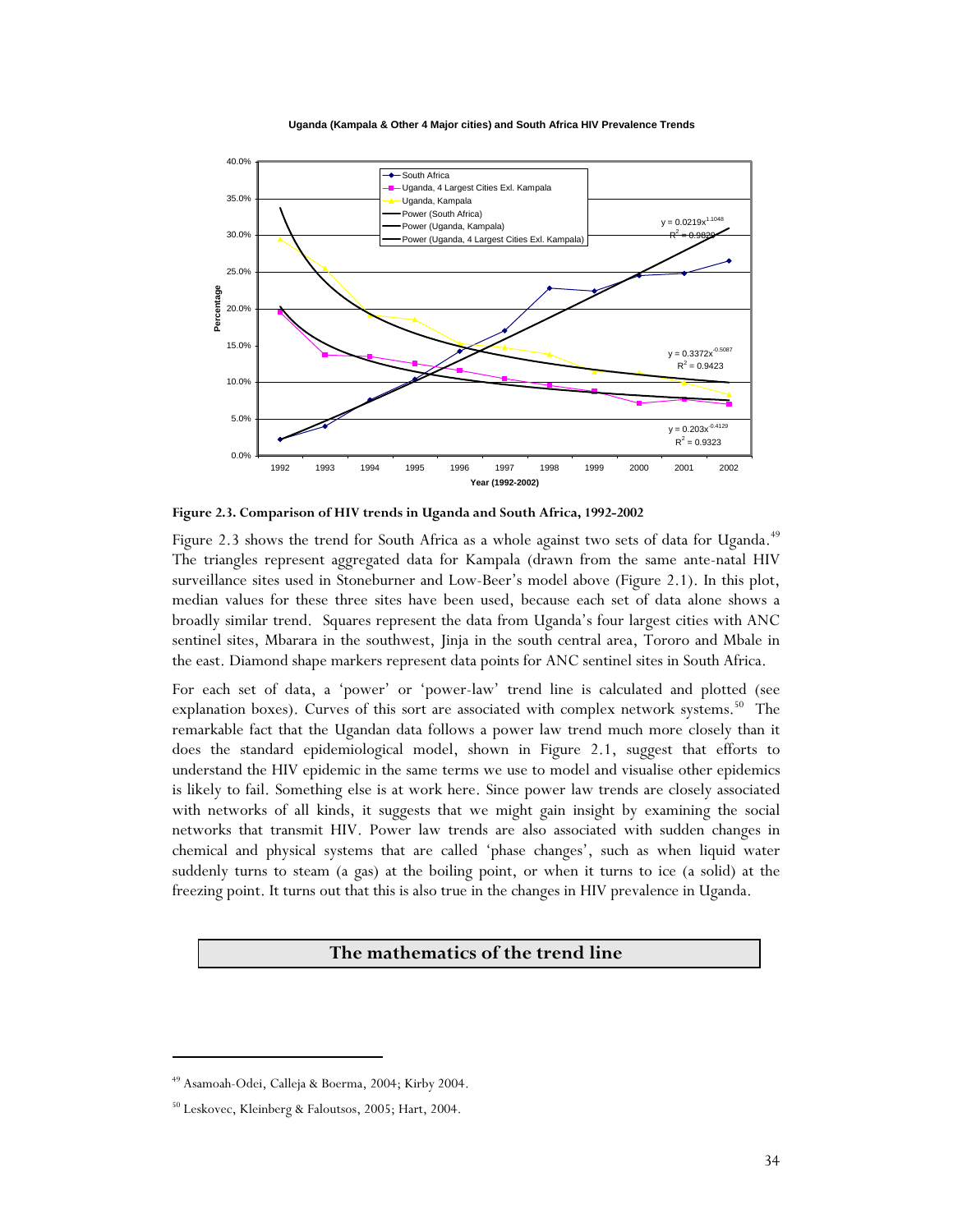The trend line (heavy dark line imposed over the data points) shows the closest fit of the data to a curve described by a 'power law' equation of the form  $y = ct^a$ . Here *y* is *HIV prevalence* expressed as percentage. The *t* is *time* in years, for this is how the available data is given to us. The symbol *'c'* is a proportionality constant that simply adjusts the scale of the graph, and *a* is the calculated exponent that allows the trend to fit the data.

The  $R^2$  value estimates the closeness of fit, with values approximating 1 indicating a close fit. Here, the trend lines fit the data very closely with values approximating 1.

When  $a = 0$ , the curve is simply a horizontal line in which  $y = c$ , a constant value. When  $a = 1$ , we have a simple linear relation, that is, a straight line. The South African data shows and exponent close to 1, in which  $y=ct$ .

Fractional exponents where the absolute value of *a* lies between zero and one,  $0 \leq |a| \leq 1$ , however, yield curves like those seen in the Uganda case. If the exponent is negative, the curve has a 'concave' shape with what is called a 'fat tail': the prevalence, *y*, declines rapidly at first then 'tails off' very slowly without reaching zero, as in Figure 2.3. Positive values of the exponent yield the inverse 'growth' pattern, shown by the trend line from 1985 to 1992 in Figure 2.4.

This plot uses Microsoft Excel's built-in least-squares fit to the power-law model.

Where sexual networks are infected with the HI virus, HIV prevalence will be a function of the number of sexual contacts ('links') between people (network 'nodes') in a network of a specific configuration, and, over time, may behave in different ways depending on how the network is structured. For Uganda, it changes in a non-linear way that is characteristic of highly structured complex networks with hubs and/or clusters, and of networks that exhibit fractal structures. This is distinctly different from a linear growth that would be seen in simple 'diffusion' models of transmission, or exponential growth of unbounded biological systems, or the sigmoid curves of growing populations ultimately constrained by the 'carrying capacity' or 'saturation' of their environment. Specifically, the Ugandan curves lie half way between stability  $(a=0)$  and linear growth  $(a \geq 1)$  that would be characteristic of simple diffusion. This behaviour is the signature of complex network organisation that is 'fractal' or 'self-similar' at different scales.<sup>51</sup>

The two trends for Uganda—one for Kampala, the capital of Uganda (comprising median values for ANC clinics at Rubaga, Nsambya and Mulago hospitals), and one for the other four major cities for which we have good data—both show approximately equal declines during this period.<sup>52</sup> Both curves conform closely to one another, with the curve for Kampala reflecting higher HIV prevalence in the city than in the smaller regional cities. Trend curves for rural data and smaller towns (Moyo, Mutolere, Masindi, Hoima, Kilembe, Pallisa, Aber, Lwala, Soroti, Matany, Kagadi, Arua, Lacor, and Nebbi) are similar in shape, but lower in magnitude. Data for these sites is incomplete and therefore not presented here. The trends drop steeply for the first several years from 1992 to 1995, and then begin to level out towards an overall prevalence of around 6-7%. This is confirmed by the preliminary results of a new national survey of HIV prevalence in Uganda based on voluntary blood tests conducted on a representative statistical sample for the entire population that also shows an overall prevalence of about 7%.<sup>53</sup> Equally

<sup>51</sup> Eglash, 1999.

<sup>52</sup> Uganda Ministry of Health, 1992-2002.

<sup>53</sup> Wasswa, 2005.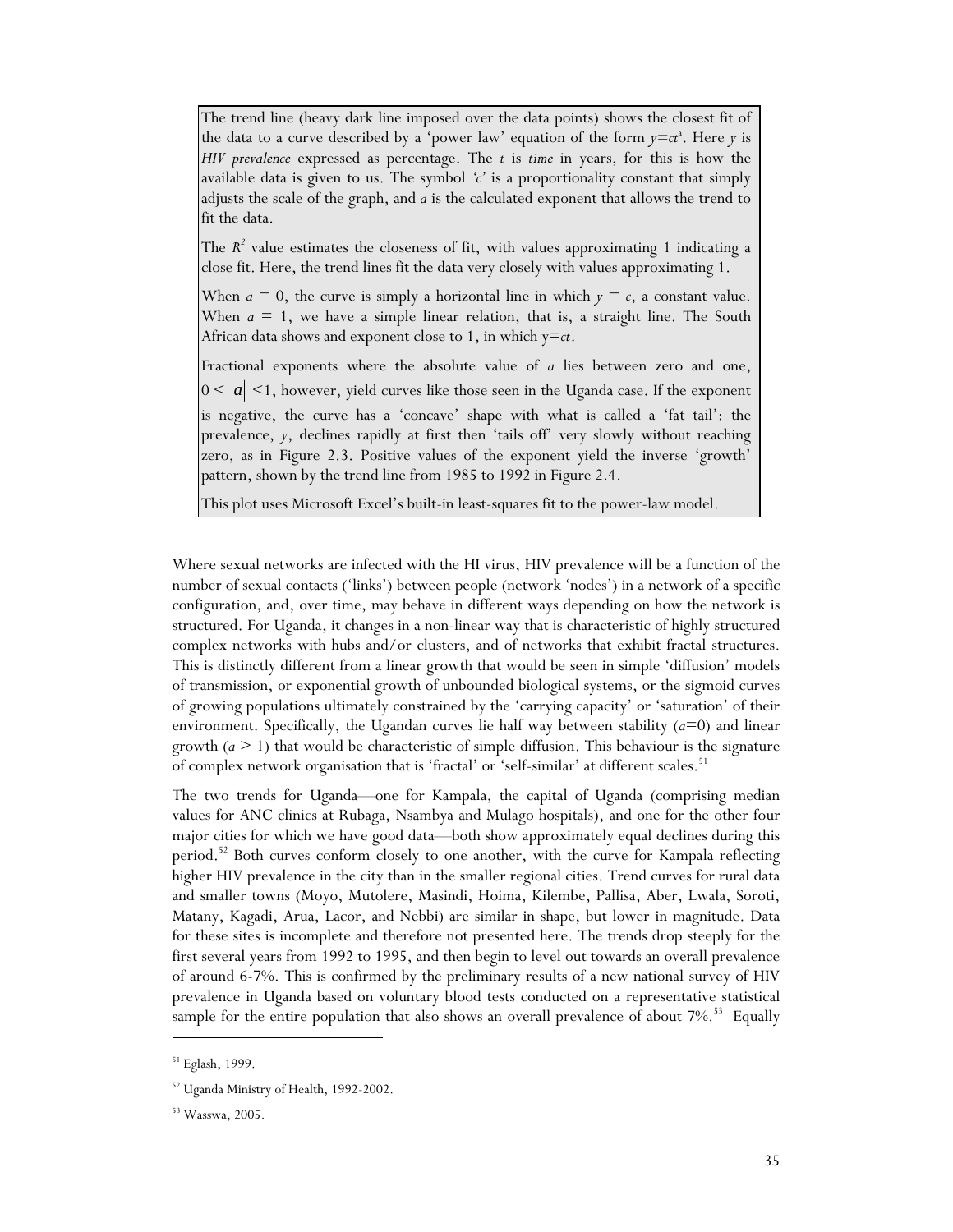significant is the fact that HIV levels stabilise but do not tend towards zero as ordinary viral epidemics would. This fact is accurately modelled by the power law, but not by the 'normal' (Gaussian) distribution curve.

The decline follows a period from the early 1980s to 1992 in which HIV prevalence rose rapidly in Uganda towards a peak in 1992. The transition from rapid escalation of HIV rates in Uganda from the early 1980s up to 1992 was as remarkable as its decline. The period of increasing prevalence is also closely modelled by a power law. The transition between increasing HIV prevalence and decrease is very rapid (See Figure 2.4).

By separating the period of increasing prevalence (1985-1992) from the period of decreasing prevalence (1992-2002), we can calculate two discontinuous trend lines that show similar but inverted patterns.

### **'Power law': the mathematical details**

Unlike an *exponential* prevalence curve, the *power law* curve is simply a function of time, *t*, raised to a constant power. The exponent is a real number; that is, it may be a positive or negative whole number or fractional number. By contrast, the exponential curve expresses a situation in which the prevalence is a function of itself: that is, the higher the prevalence the faster the rate of increase, or the lower the prevalence, the lower the rate of increase, usually (in real life systems), up to some limit imposed by availability of resources.

The trend of the decline in Uganda conforms to a power-law decay from the peak reached in 1992. The decline in HIV prevalence  $(P_{HIV})$  as a function of time  $(t, \text{ in years},$ in accordance with the data sets) is estimated by the expression

$$
P_{\text{HIV}} = 0.3372t^{-0.5087}
$$

for Kampala ANC test sites, and by

$$
P_{\text{HIV}} = 0.203 t^{0.4129}
$$

for the four other large cities (where t is time in years in accordance with the data). The two trends are very similar, and both have a negative non-integer exponent *a*, 0 < *a* < 1. The trend for the period of *increasing* HIV prevalence, 1985-1992, for Kampala (Figure 2.4) is estimated by

$$
P_{\text{HIV}} = 11.09t^{0.4912}.
$$

All power law exponents (-0.5087, and -0.4129 for the period of decreasing HIV prevalence, and 0.4912, for the period of increasing prevalence) are approximately of the same magnitude,  $|a| \approx 0.5$ . The similarity in these values suggests that we are dealing with the same form of network. In the first period (1985-1992) links were rapidly forming, making the sexual network an increasingly *efficient* transmitter of HIV. In the second period, links were rapidly breaking, resulting in a *decreasing efficiency* in HIV transmission in the sexual network .

The fact that these two trends were inverses of each other, with closely similar absolute values of the power-law exponent, suggests that whatever was happening in the overall sexual network to cause an increase in HIV, was also happening during the period of decreasing HIV prevalence, but in a way that was somehow 'inverted'. Moreover, this trend-line analysis suggests that *the changes in HIV prevalence were functions of the configuration of the overall sexual network, rather than simply statistical changes in human sexual behaviour*. In other words, we do not have to assume that 80% of the sexually active population stopped having sex between 1991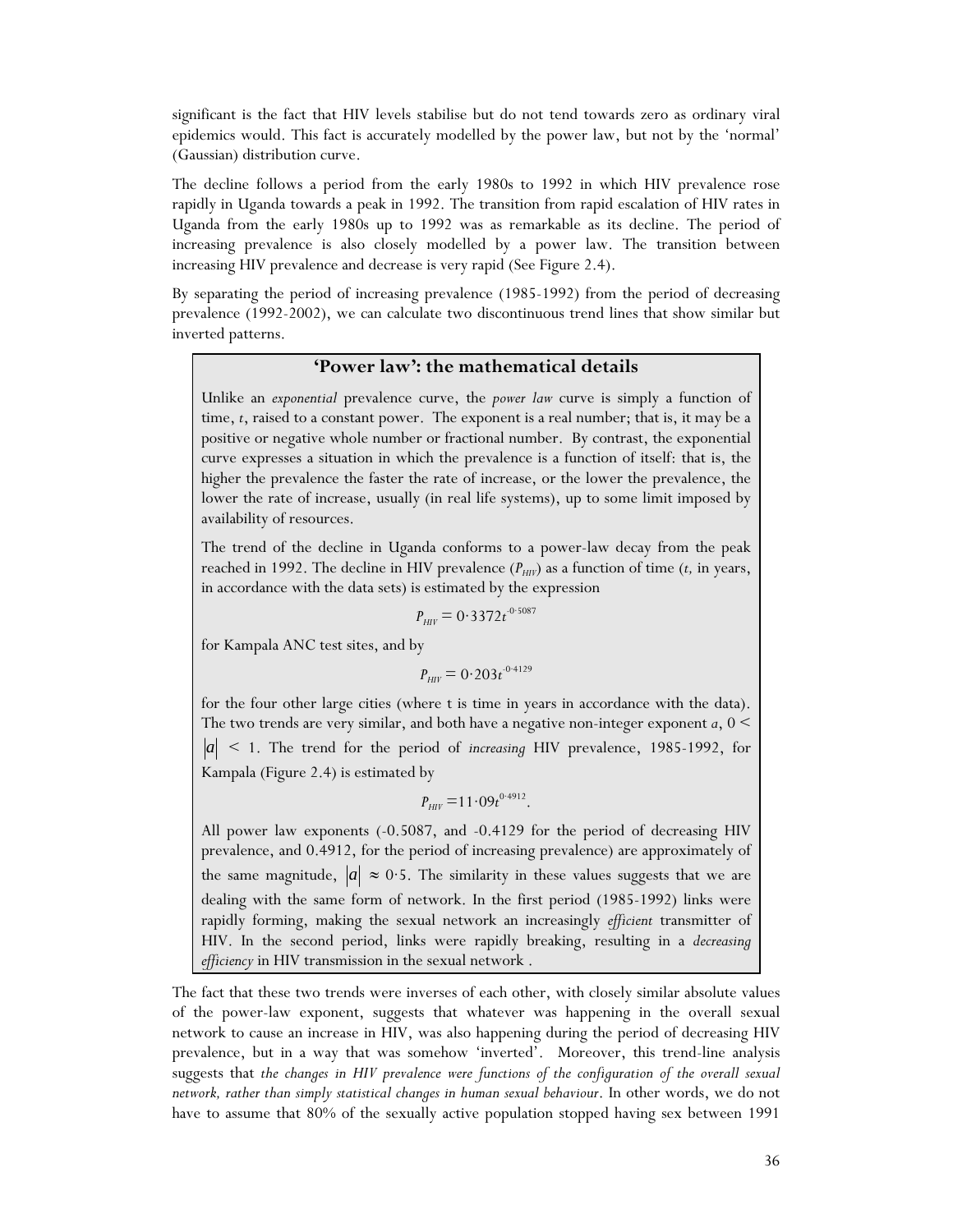and 1992, as Stoneburner and Low-Beer are driven to assume, given the nature of their model. As we shall see, it is very likely that what was happening during the period of increasing HIV prevalence in Uganda was an increase in the number of links (sexual contacts) between persons of groups of people (such as within villages, around a nightclub or bar, at a funeral or ritual event), and especially an increase in the links between highly infected persons or clusters that were highly linked to other persons or clusters such as soldiers, transport workers, 'sugar daddies/mamas' and others. During the period of decreasing prevalence, overall connectivity decreased, but especially the links between highly infected persons or groups in the network and the general population decreased. This would explain the power-law shape of the trends since these are the 'signature' of networks connected in this way.

Previous work on networks has assumed that they are static, and that they can be represented adequately by graphs (drawings) that represent the links between nodes at some arbitrary time or over some arbitrary period of time.<sup>54</sup> This, however, is not adequate for our purposes. Sexual networks are dynamic, not static: they grow or shrink over time and they may increase the number of links, or the number of links may decline (decay). The configuration of networks also changes over time. Thus, we need a model of networks that takes this into account.

Fortunately, the power law describes just such changes in a network. Research on the evolution of the hard-wired Internet and software-based World Wide Web (WWW) has shown that

The networks are becoming *denser* over time, with the average degree [the average number of links] increasing (and hence with the number of [links] growing super-linearly in the number of nodes). Moreover, the densification follows a power-law pattern.<sup>55</sup>

What this means is that empirical observation of very large networks such as the Internet and WWW shows that the number of links between nodes increases more rapidly ('super-linearly') than the number of nodes. This is caused by what has been called 'preferential attachment',<sup>56</sup> or a 'rich get richer' phenomenon.<sup>57</sup> According to this, the establishment of links to new nodes tend to favour those that are already highly linked. Nodes that are already popular, for instance, such as Yahoo.com or AOL.com, attract more links than other web-sites. This is also true of neurons in simple organisms, networks of Hollywood actors, or famous scholars whose works are most often cited. According to Barabasi (2002:80), these patterns, 'potentially present in most networks, could explain the power laws we spotted on the Web and in Hollywood', among many others. In the case of sexual networks that transmit HIV, clusters of intensive sexual contact produce higher likelihoods of HIV transmission. In other words, with respect to HIV, the 'rich' (highly infected clusters) get 'richer' (that is, prevalence increases more rapidly than less well sexually-connected clusters or categories of people.

#### **The network power law**

Leskovec, Kleinberg and Faloutsos (2005) have found that 'as the graphs [of networks such as the Internet and World Wide Web] evolve over time, they follow a version of the relation':

 $l(t) \approx n(t)^a$ 

<sup>54</sup> Leskovec, Kleinberg & Faloutsos 2005.

<sup>55</sup> Leskovec, Kleinberg & Faloutsos 2005.

<sup>56</sup> Barabasi 2002: 91.

<sup>57</sup> Barabasi 2002: 80.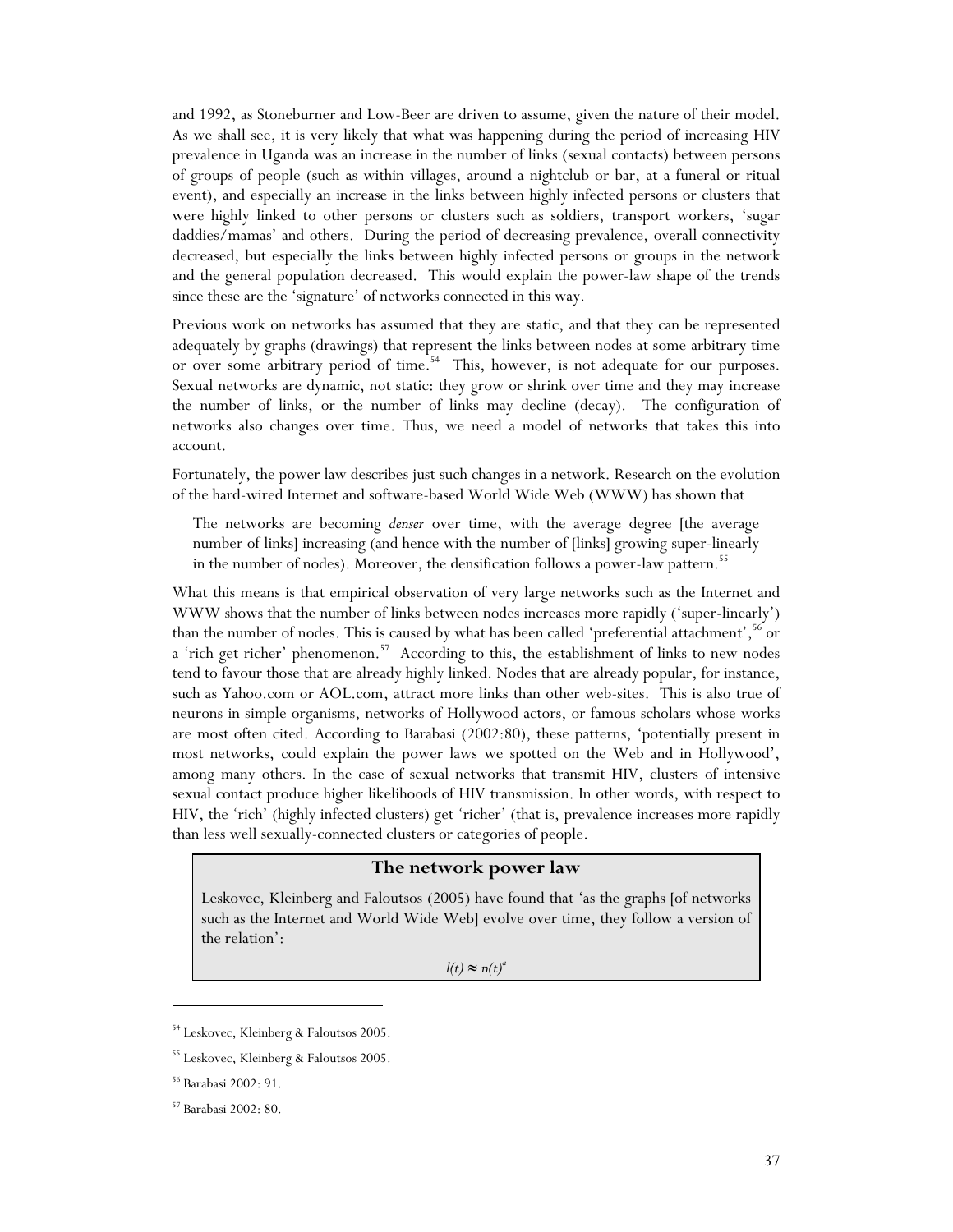where  $l(t)$  and  $n(t)$  represent the number of links  $(l)$  and the number of nodes  $(n)$  at some time  $t$ , and  $a$  is the power law exponent. The expression  $\mathcal{L}(t)$  simply states that the number of links is a function of time. This is a power law relation that means that the number of links in these networks increases in proportion to the number of nodes raised to some power represented by the exponent *a.* This expression describes the growth of a network. Leskovec, Kleinberg and Faloutsos (2005) call it the 'densification power law' or the 'growth power law'. Since their research concerns the Internet (the physical electronic infrastructure that connects computers) and WWW (the software 'links' connecting users that are 'followed' by browsers such as Netscape, Firefox or Internet Explorer), both of which are growing rapidly, they do not consider the case in which networks shrink by losing links. This is what happens when HIV prevalence declines. In this case, the inverse of the 'growth power law'—in other words, a 'decay power law'—exists when the exponent is negative, as follows

 $l(t) \approx n(t)^{-a}$ 

This relation says that the number of links between nodes decreases more rapidly ('sub-linearly') than the number of nodes (persons). This relation closely models the period of decreasing prevalence in Uganda.

HIV prevalence in the population, then, will be proportional to the number of links (sexual contacts) that connect the nodes (persons) in the sexual network as a whole, itself a subset of the entire population. Thus HIV prevalence will vary according to the number of links, which in turn are proportional to the number of nodes raised to the power *a*, the 'densification exponent' that is characteristic of all such complex 'preferential attachment' networks. Accordingly, a power law that describes HIV prevalence trends emerges:

#### $P_{HIV} \approx l(t) \approx n(t)^a$

In the case of HIV, a decrease in the 'densification' of the network corresponds to any thing that stops the transmission of HIV between nodes, hubs or clusters, thus 'thinning' the density of links within the sexual network. This can be any form of behaviour change that decreases incidence, but can also be the result of changes in spatial mobility or social-structural changes that influences the frequency with which people have sex with each other. It can also be the result of morbidity and death, since the very sick and the dead do not participate in sexual networks. In other words, the number of relevant links—those representing relatively healthy people having unprotected sex—declines faster than the number of persons. Thus, using a condom, abstaining from sex, reducing the number of partners, or even death, all accomplish the same thing in this respect. Why does this result in a pattern of HIV prevalence that is closely modelled by a power law? This can be explained in the following way.

# The power-law model and HIV trends

It is intuitively obvious that HIV spreads through 'links' in the sexual network. Thus all seropositive people will be members of the sexual network in which some people overall, and *all* sero-positive people, necessarily have more than one sexual contact with another person. In fact, the set of HIV sero-positive people is a subset of the network of all sexually active people in the larger population. Infected individuals constitute a 'sample' or sub-set of the set of all members of the sexual network that has been 'selected' by HIV infection. All HIV+ people are necessarily linked by some set of links to all other HIV+ people, and to some HIV-negative people. Some members of the set of HIV+ people are likely to have many sexual contacts with others, especially during periods in which HIV prevalence is increasing. They may constitute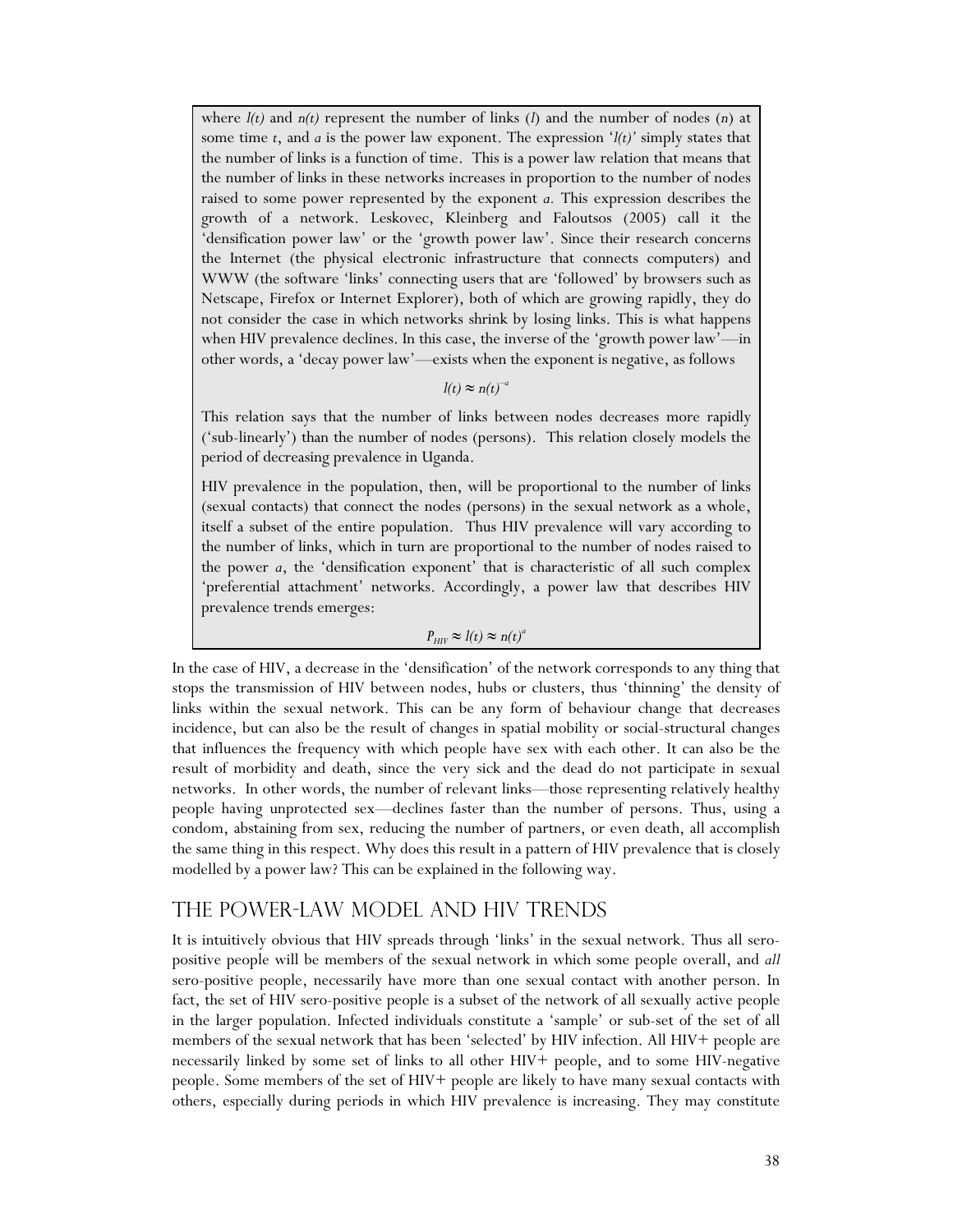'hubs' in the network, and are efficient transmitters of HIV. In fact, there may be clusters of HIV+ people whose links with each other and with some HIV-negative people are quite dense. These persons or clusters can act as transmission 'centres' or hubs. Sexual networks, however, usually have long 'filaments' of contacts with cross-links to other filaments and to hubs. These 'filaments' can act as transmission lines in the way electrical power lines do. The efficiency with which HIV is transmitted overall, then, will depend on the specific configuration of the network.

This is what we find in the data for Uganda. The overall picture of increasing *and* decreasing HIV prevalence for Kampala data is shown in Figure 2.4.

It is important to note that the pattern observed here does not look like the patterns seen in other types of epidemics caused by 'normal' bacteria or viruses.



**Figure 2.4. Trends for changing HIV prevalence for Kampala, Uganda, 1985-2002** 

This composite curve (Figure 2.4), which fits the data quite closely, shows a remarkable and sudden reversal. Such trends suggest that the dynamics of the system are unstable, and that something like a 'phase transition' or 'catastrophe event' occurred in 1992. A sudden shift of this sort—a 'tipping point'<sup>58</sup>— is most likely to be caused by a rapid re-organisation of the overall structure of the sexual network that transmits HIV rather than by incremental and local changes in HIV incidence caused by behavioural change, morbidity, or death alone. Much recent work in the mathematical analysis of networks shows that non-random networks (such as the Internet, but also social networks, scholarly citations, networks of neurons, and food chains in ecological systems) all show power law patterns. Steven Strogatz, one of the leading innovators in this field, remarks,

<sup>58</sup> Gladwell 2000.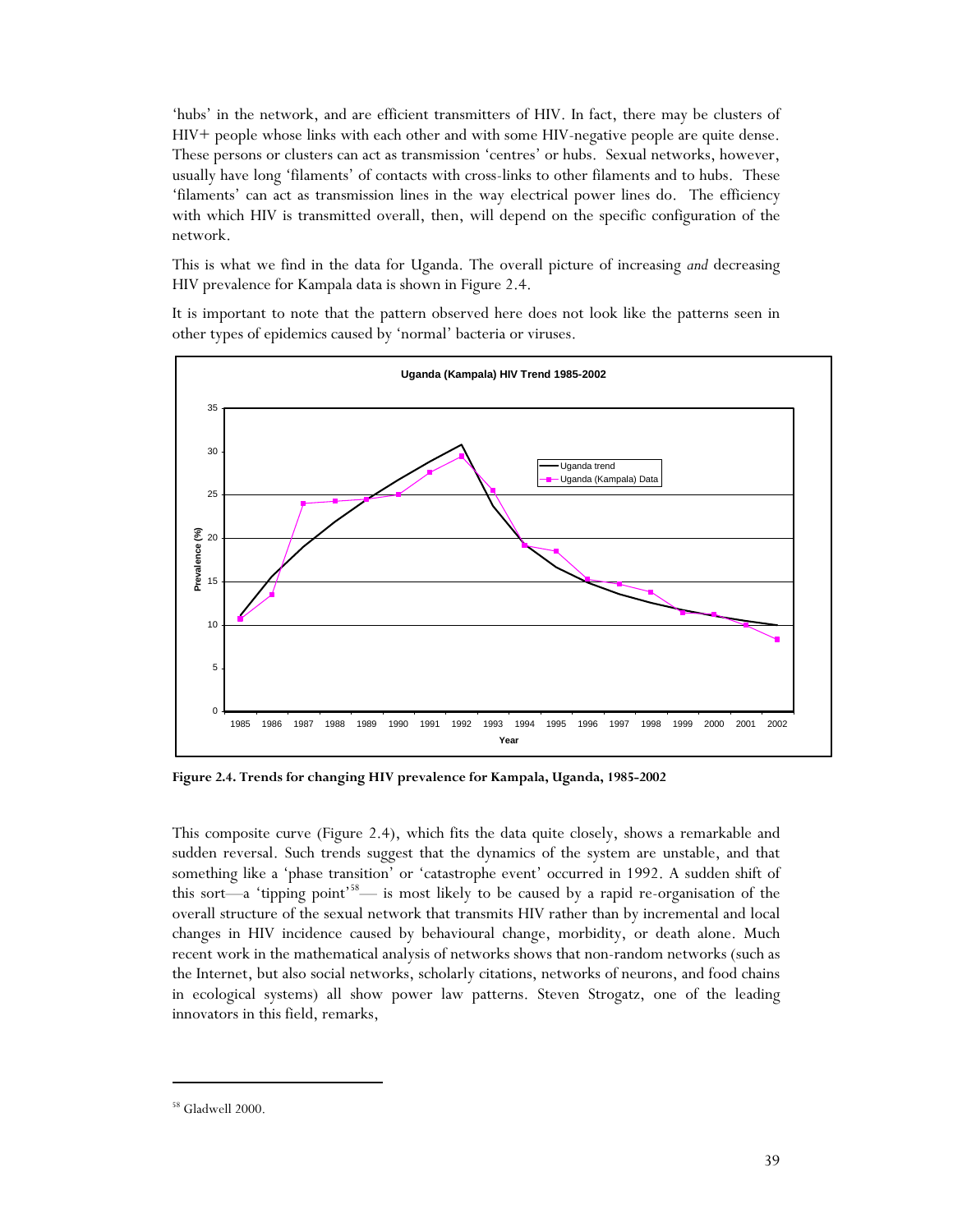Power laws hint that a system may be organizing itself. They arise at phase transitions, when a system is poised at the brink, teetering between order and chaos. They arise in fractals, when an arbitrarily small piece of a complex shape is a microcosm of the whole.<sup>59</sup>

This analysis of the Ugandan HIV data strongly suggests that just such a 'phase transition' occurred. It also suggests that the structure of the network is 'fractal', that is, it exhibits a selfsimilar structure at different scales of analysis. This would be consistent with a highly clustered network in which different clusters of sexually active and therefore interlinked individuals are further grouped into larger clusters, and so on. In such a network, each cluster has fewer links to other clusters, both within the same order of magnitude (sections of a village) and at higher orders of magnitude (regions, language groups, age groups) than it does within itself. This structure permitted what amounted to the 'phase transition' that we see in Figure 2.4 in which the network suddenly became much more resistant to transmission of HIV virus around 1992. *This would be consistent with a model in which a highly clustered network with limited links between clusters suddenly lost those interlinking 'long distance' connections resulting in a phase transition of the network.* Through a process similar to water freezing and suddenly becoming 'lumpy' with ice crystals, then hard as it freezes to a solid, it seems that the Ugandan sexual network returned to a 'lumpy', clustered state. In other words, while people continued to have sex, possibly with multiple partners, persons or clusters that acted as hubs in the network largely disappeared. This is consistent with the data on changes in sexual behaviour in Uganda.

By contrast, the trend for South Africa (Figure 2.3) is approximated by a straight line. This would not immediately suggest that networks were involved, except for the fact that we know they are. What it does suggest is that the South African sexual network permits a more or less unimpeded flow of HIV through it, roughly like liquid paraffin diffusing through a wick in a lamp, or a strong smell diffusing through a room from its source. It takes a bit of time, but it moves at a constant rate. It would seem that something like this was happening in the South African sexual network.

#### **Why a power law looks like a straight line in the case of South Africa**

The trend line equation for the South African data is approximated by the power law equation:

$$
P_{\text{HIV}} = 0.0219t^{1.1048}
$$

where the exponent is close to 1.

As we have seen, where the exponent in the power law is 1 or close to one, the graph of the equation approximates a straight line because any value raised to the power of 1 is simply that value:

$$
f(t)=t^{\prime}=t.
$$

 In the South African case, this corresponds to a more or less straight line sloping upwards over time meaning that the increase in prevalence is simply *directly proportional to time*, with a small multiplication factor of 0·0219 that increases the slope ever so slightly upwards.

The South African data shows an approximately linear progression during the period 1992- 2002. A linear progression would mean in this case that HIV prevalence (the *y*-axis) is simply a function of time (the *x*-axis), or, in other words, that prevalence is growing steadily with time

<sup>59</sup> Strogatz, 2003.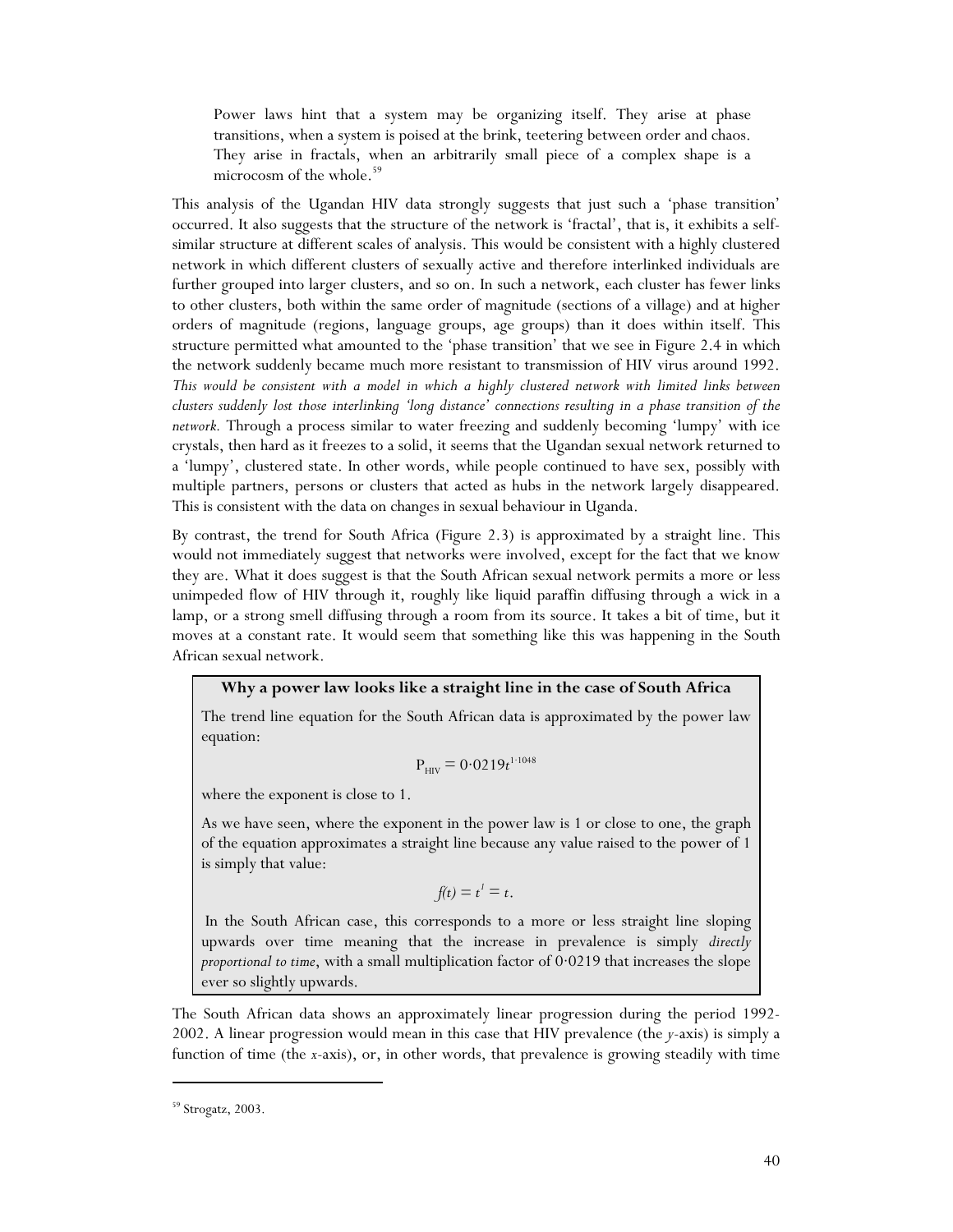and that the *rate* of change was not itself changing. We must keep in mind that the data does not preserve spatial characteristics, so what it shows is a gradual trend towards saturation of the *entire sexual network* with HIV infection. This in turn suggests that the sexual network is relatively homogeneous and 'randomised', that is, that all members are likely to have contact with people both close and far, or within some category (linguistic, cultural, age) as well as with others outside of this category. It has been shown that people in multi-linguistic communities in Uganda are far more likely to have extra-marital sexual contact than those within mono-lingual communities.<sup>60</sup> Since virtually all South Africans live in multi-lingual communities and almost all speak several South African languages, this may predispose towards greater sexual contact in South Africa. It also suggests that most sexually active people have multiple partners, and that most have more or less the same number of partners (links) in the sexual network. The behaviour of the trend during this period suggests a nearly free diffusion of HIV through the population as if the growth of the epidemic was a function of time alone rather than what is usually the case in epidemics, namely that prevalence over time would be a function of the number of infected people already in the population. Furthermore, it suggests that the system (all sexually active people linked in the HIV transmission network) is not yet close to saturation or phase transition.

## **Normal exponential growth of epidemics**

In their early stages, epidemics normally grow exponentially, that is, the rate of change in prevalence (of some infectious agent, say a flu virus) in the population is at first proportional to the number of persons infected: the greater the number of people already infected, the greater the rate at which more people will become infected. This relation can be expressed mathematically by the ordinary differential equation

$$
\frac{dy}{dt} \approx y
$$

meaning that the change in *y* with respect to time, *t*, is proportional to *y*. This has as its solution in *y* the simple exponential growth equation,

 $y = ce^{kt}$ ,

where  $c$  is the initial value (in this case 1),  $k$  is the proportionality constant and  $t$  is time represented on the *x*-axis. The *e*, a constant value, is a special type of number, called a transcendental number, like  $\pi$ ;  $e = 2.7183...$ ). It can be thought of as the limit on the returns from compounding interest (versus simple interest) as the number of periods of compounding interest are increased. It is thus a natural value for the base of the exponential function.

But the growth of HIV prevalence in South African did not suddenly begin as a linear increase. In its earliest stages, it grew exponentially, as the earliest periods of infection did in the US and elsewhere for which we have relatively complete data. (We do not know what happened in Uganda at first, because HIV and AIDS were unknown and not tracked before it was already infecting up to 10% of the population in parts of Uganda.)

Further analysis of South African data shows that the earliest period of the HIV epidemic is most accurately described as *exponential*. This shows that in its earliest stages, HIV prevalence increased freely as if it encountered no barriers, that is, as if it were like a virus that could be spread by and infect anyone. This could only be true if the sexual networks in which it was

<sup>60</sup> Bishai, Patil, Pariyo & Hill 2006.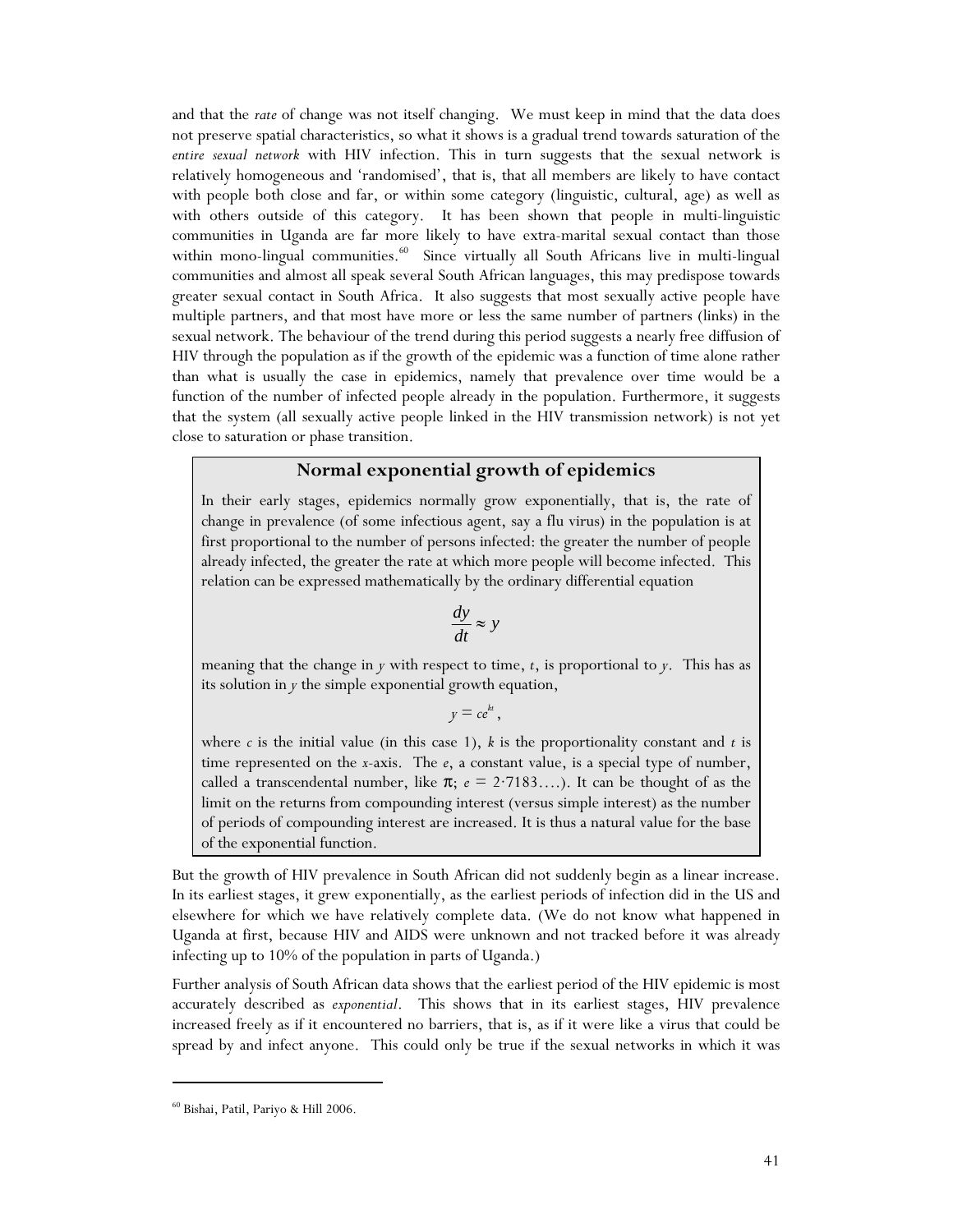propagated were multiply and randomly connected. Viruses and bacteria that are free to move easily, and where there is no previous immunity, grow exponentially in a population before they either evoke immunity in previously infected people, or die off as their hosts succumb to lethal pathogens (in which case, they decline exponentially to zero levels or nearly).

Exponential curves generally emerge in natural systems where growth is unrestricted, such as the growth of any population (dividing cells, free growth of viruses, bacteria or other organisms) that is not limited by resources (food, light, space). Such trends occur where the rate at which prevalence changes is a function of prevalence itself, that is, the more infections that already exist, the greater will be the increase, up to some limit such as death, recovery from infection, or lack of vulnerable individuals. The earliest South African data is precisely of this form (the  $R^2$  value of 0·9935 shows a virtually perfect fit to the exponential trend line), as Figure 2.5 shows.



**Figure 2.5. The earliest period of growing HIV prevalence in South Africa, 1984-1994 (data source: UNAIDS/WHO Epidemiological FactSheet 2000)** 

This trend, taken together with the later data describe an almost perfect 'growth curve' in which limits to growth have not been reached. It also strongly suggests that HIV transmission in South Africa occurs in a fully connected and randomised network without internal structural limits such as clustering or formation of 'core groups' of endemic but limited infection.

#### **(Re)organisation of sexual networks and prevalence change**

The patterns that we see in prevalence trends strongly suggest that sexual networks in Uganda are highly clustered or 'lumpy' with many locally-dense sub-networks that have fewer connections between them. In South Africa, networks appear to be randomised and highly interlinked. The 'catastrophe event' or 'phase transition' in the Uganda prevalence trend resulted from a fairly sudden re-organisation of the sexual network during which the density of links between local high-prevalence, high density networks—'clusters' or 'lumps' in the network—and the rest of the population were suddenly reduced. In South Africa, this has not